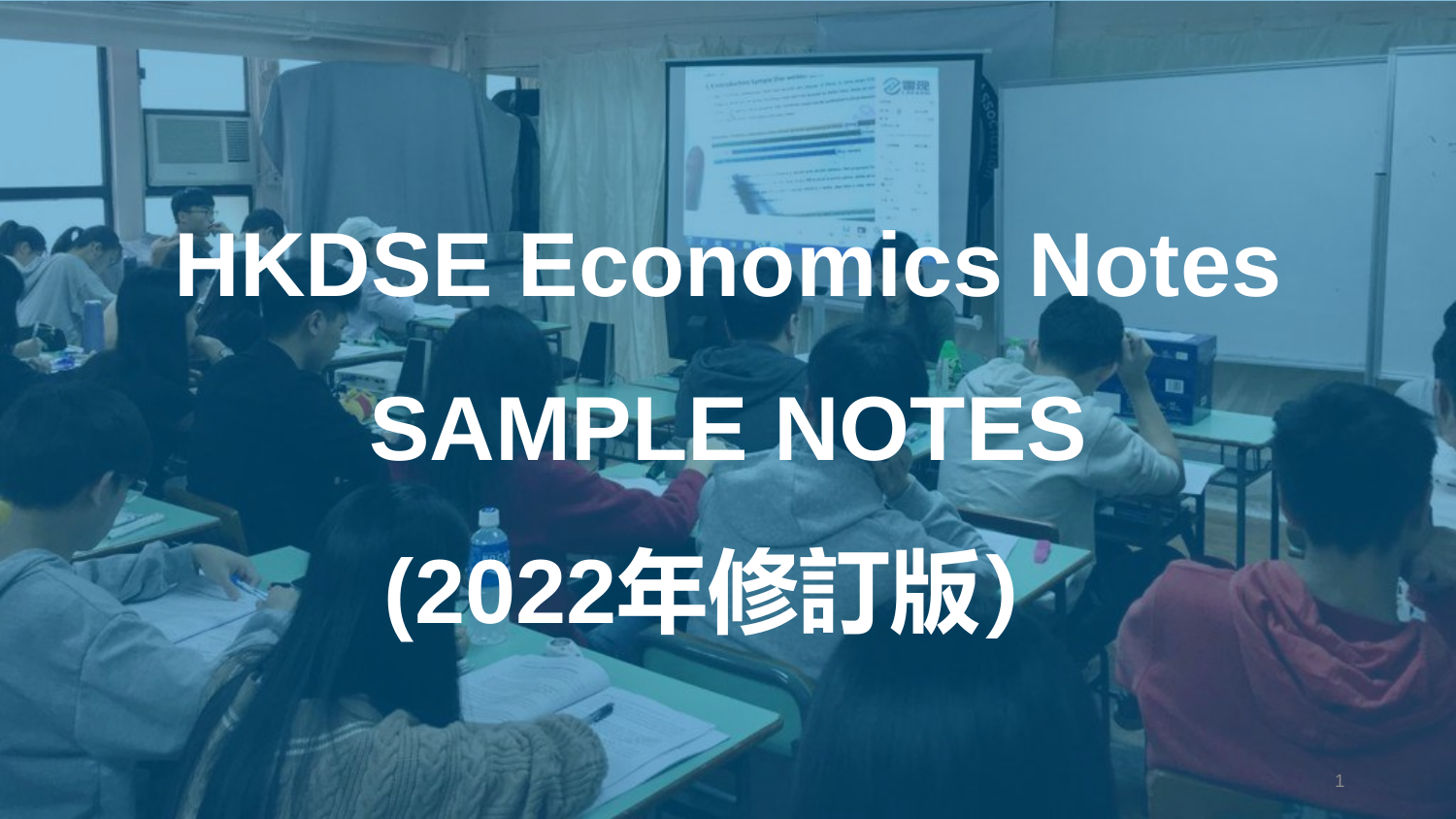# *Chapter 3*

**Ownership of Firms (此為Sample節錄版)**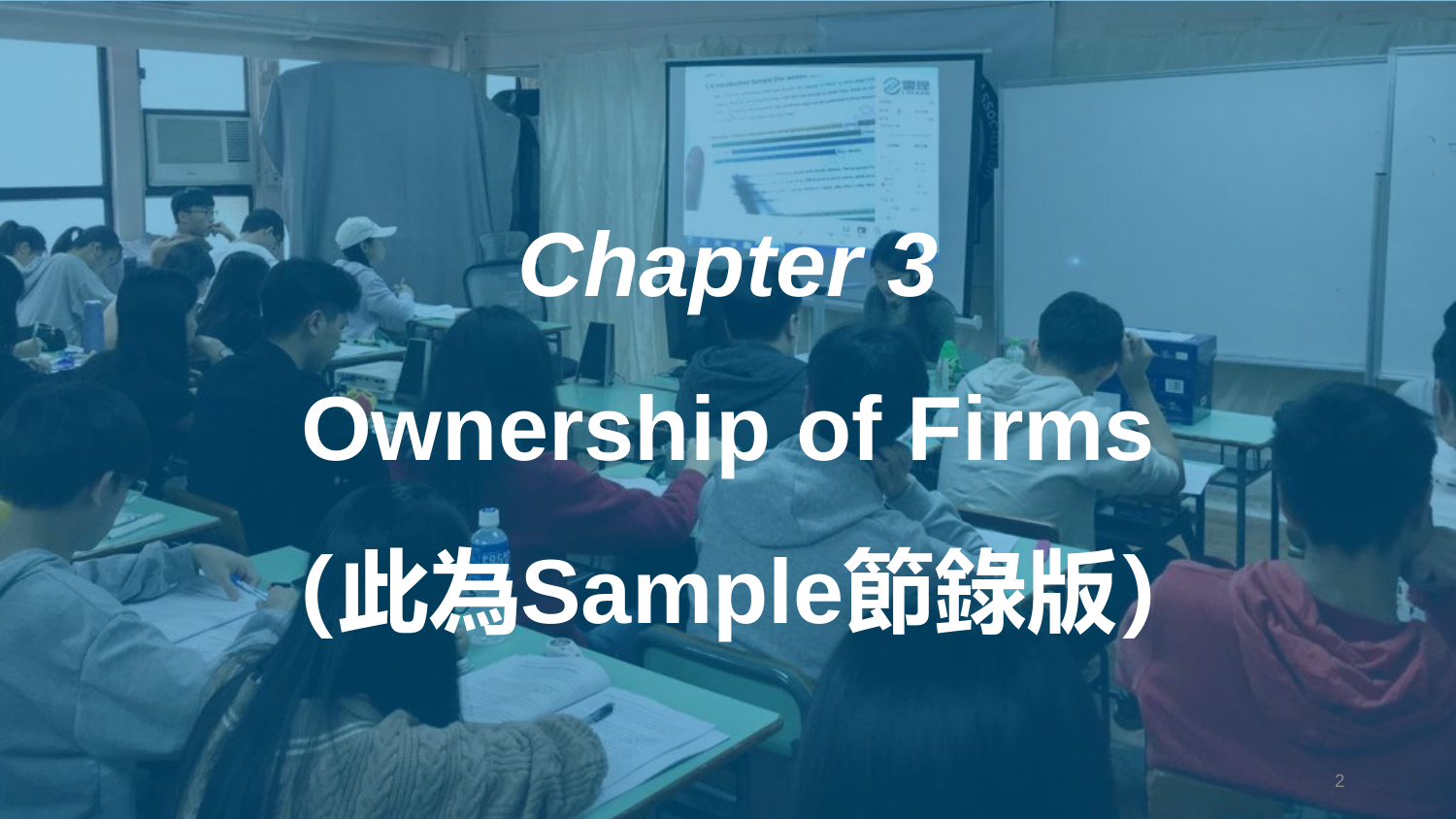完整版筆記 – Microeconomics: <https://mteducationhk.com/course/econ/> Macroeconomics:<https://mteducationhk.com/course/econ-macro/>

## **Characteristics of limited company**

■ **Legal entity** Can sue / can be sued Can buy properties / sign contracts Owner does not have to bear legal responsibilities ■ **Limited liability** Liability of shareholders is limited to the amount of investment in the company ■ **Lasting continuity** ■ Higher **Profits tax rate Wider source of capital** Issuing shares / bonds ■ More complicated Set-up procedures ■ **Separation of ownership / management** It is a MUST to recite all these – again, easy marks to pick up in the examination! Shortcut of memorizing: L-L-L-P-W-S-S (**first letter** of every characteristic) L-L-L = Longgg (很長) P-W = Password (密碼) S-S = Many(所以不止用一個s表達, 要用2個s才能表達) **→ 口訣: 很長的密碼有很多個** 

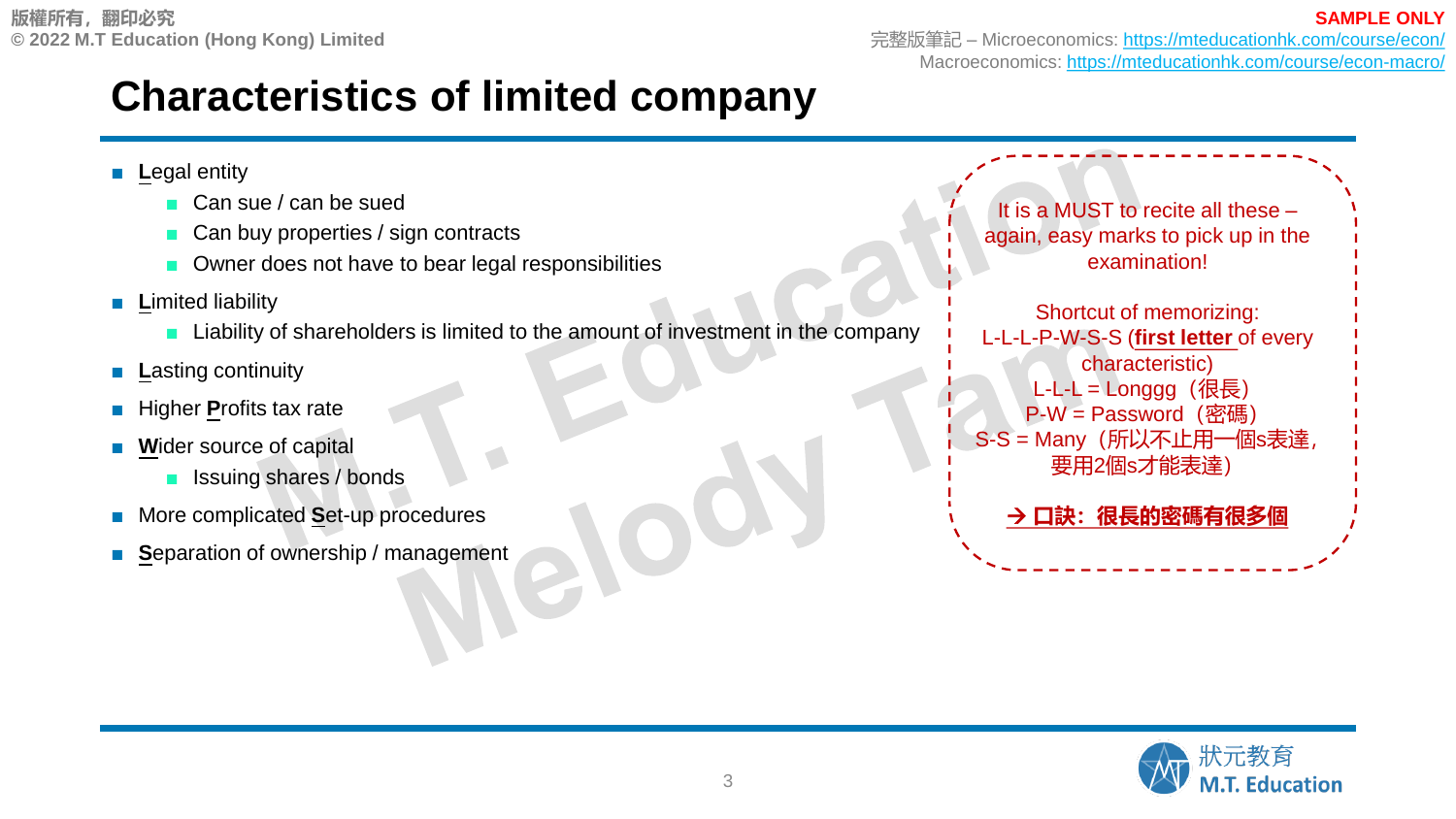## **Private company VS public company**

| <b>Aspect</b> |                                                                                           | <b>Private company</b>                                             | <b>Public company</b>                               |  |  |  |
|---------------|-------------------------------------------------------------------------------------------|--------------------------------------------------------------------|-----------------------------------------------------|--|--|--|
|               |                                                                                           |                                                                    |                                                     |  |  |  |
|               | <b>Capital raising</b>                                                                    | Cannot issue shares and bonds to public                            | Can issue shares and bonds to public                |  |  |  |
| 2             | <b>Extent of disclosure</b>                                                               | Need NOT disclose financial info                                   | Need to disclose financial information<br>regularly |  |  |  |
| 3             | <b>Number of owners</b>                                                                   | < 50                                                               | Unlimited                                           |  |  |  |
| 4             | <b>Transferability of shares</b>                                                          | Shares have to be transferred under consent<br>of all shareholders | Shares can be transferred freely                    |  |  |  |
|               | Shortcut of memorizing: C-E-N-T (first letter of every characteristic)<br>→ 口訣: Cent = 毫子 |                                                                    |                                                     |  |  |  |

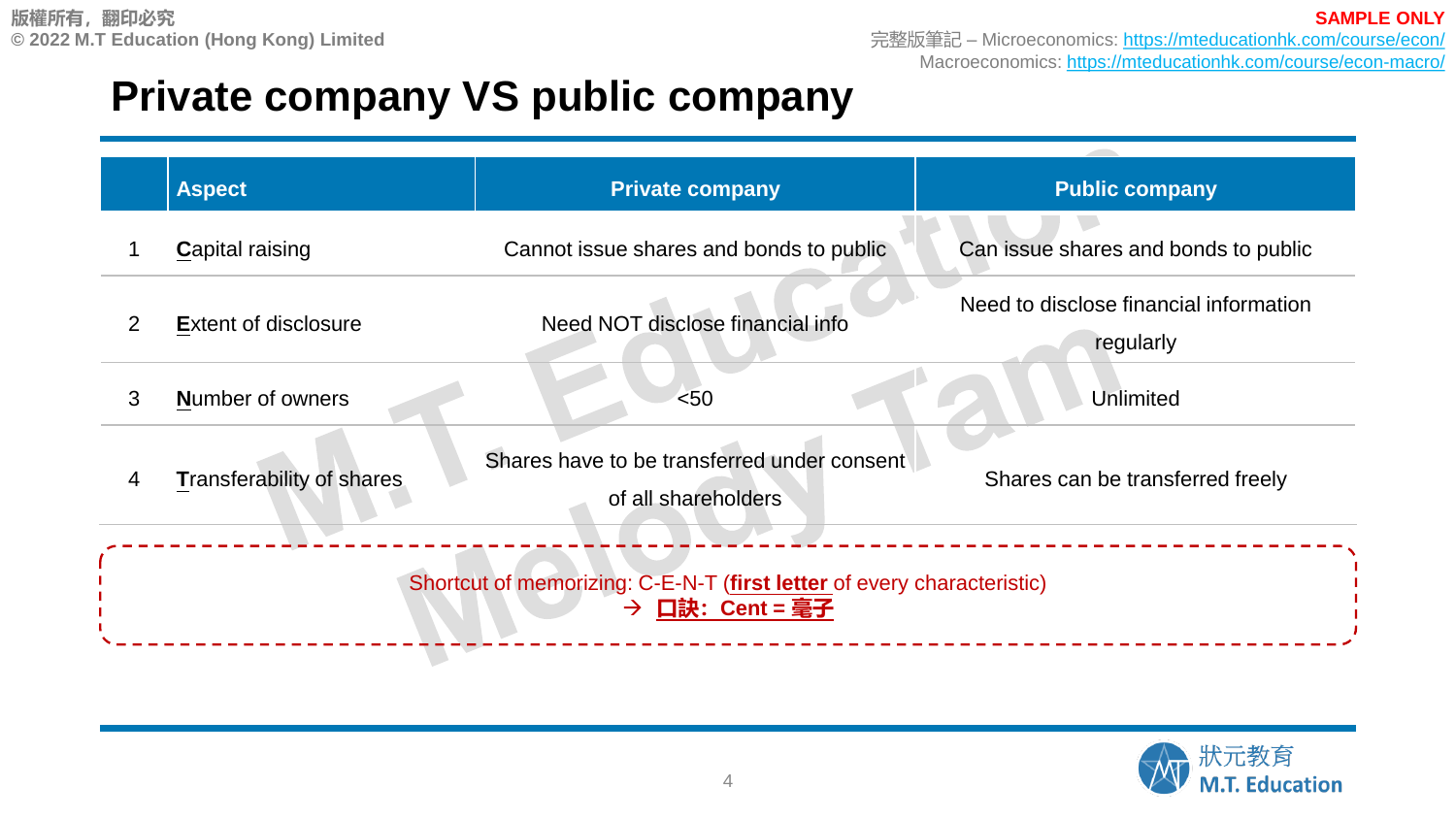Macroeconomics:<https://mteducationhk.com/course/econ-macro/>

## **Characteristics of public enterprise**

#### **Public enterprise**

- **Higher average production costs**
- **Easy access to into & data** 
	- **Better business decisions**
- **A**dequate & stable capital
- **Reliable supply of goods at lower price** 
	- Not profit-maximizing

Shortcut of memorizing: S-P-I-L-L (**first letter** of the first 5 characteristic)  $\rightarrow$  Lack of continuity → **口訣:Spill = 倒翻了** → **沒有了延續性**

#### **Advantages of public enterprise over government department**

- Better control of employees
- Higher **Incentive to lower product cost**
- More **Responsive to demand**
- **More Profit-motivated (although may not be profit**maximizing)
- More **Flexible operation**
- More **Innovative**

Lower frequency of appearing in the examination, but good to know if you have time

> Shortcut of memorizing: FRI-PIC **口訣:Fri Pic = 星期五的照片**

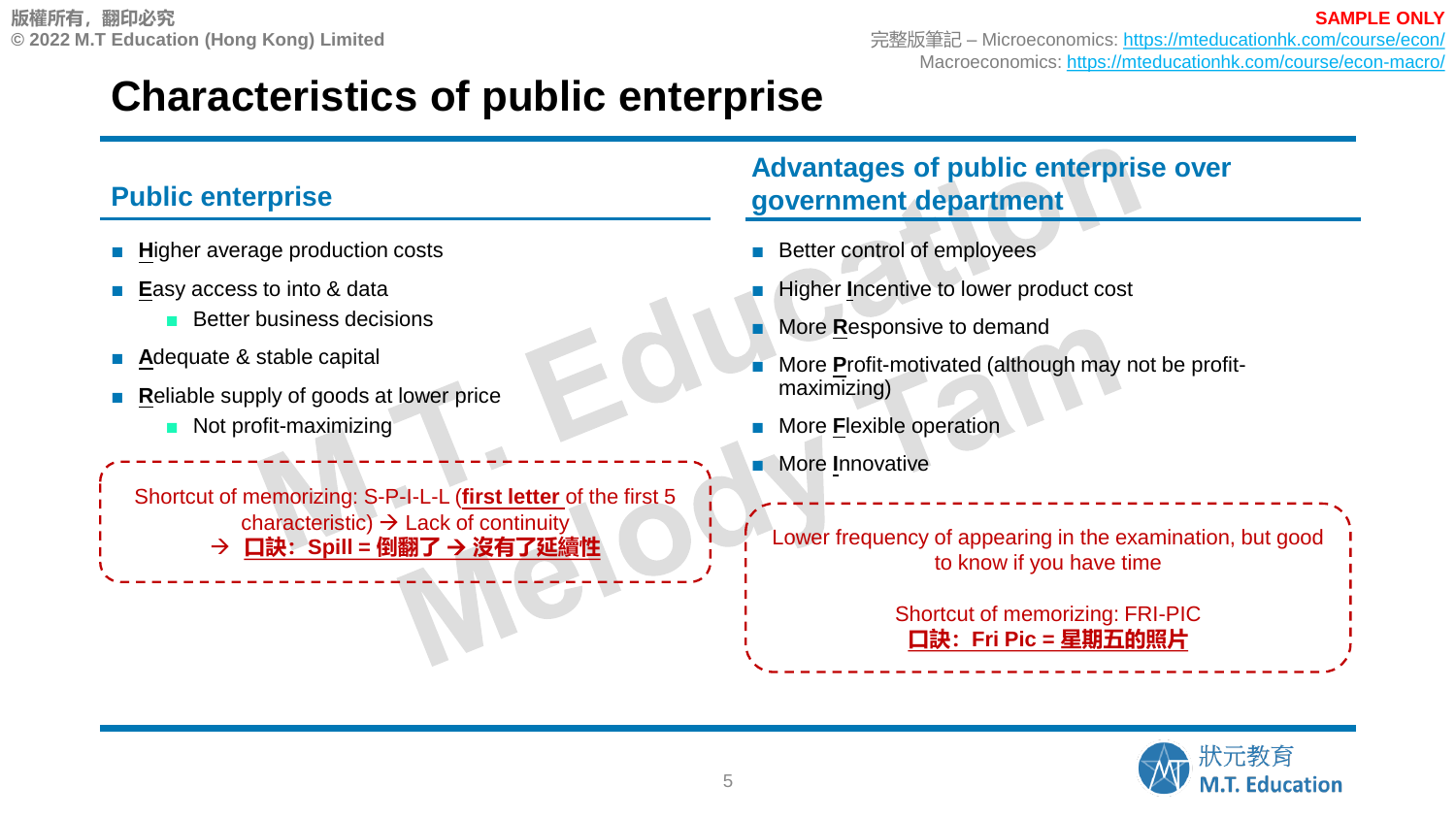完整版筆記 – Microeconomics: <https://mteducationhk.com/course/econ/> Macroeconomics:<https://mteducationhk.com/course/econ-macro/>

## **Characteristics of partnership & sole proprietorship**

- Simple Set-up procedures
- Lower **Profits tax rate**
- **Financial Information kept secret**
- Not a **Legal entity:** 
	- Owners have to bear responsibilities
	- Cannot sue / be sued
- Unlimited **Liability** 
	- Liability is not limited to the amount of investment in the company
- Lack of continuity

Shortcut of memorizing: S-P-I-L-L (**first letter** of the first 5 characteristic) → Lack of continuity

→ **口訣:Spill = 倒翻了** → **沒有了延續性**

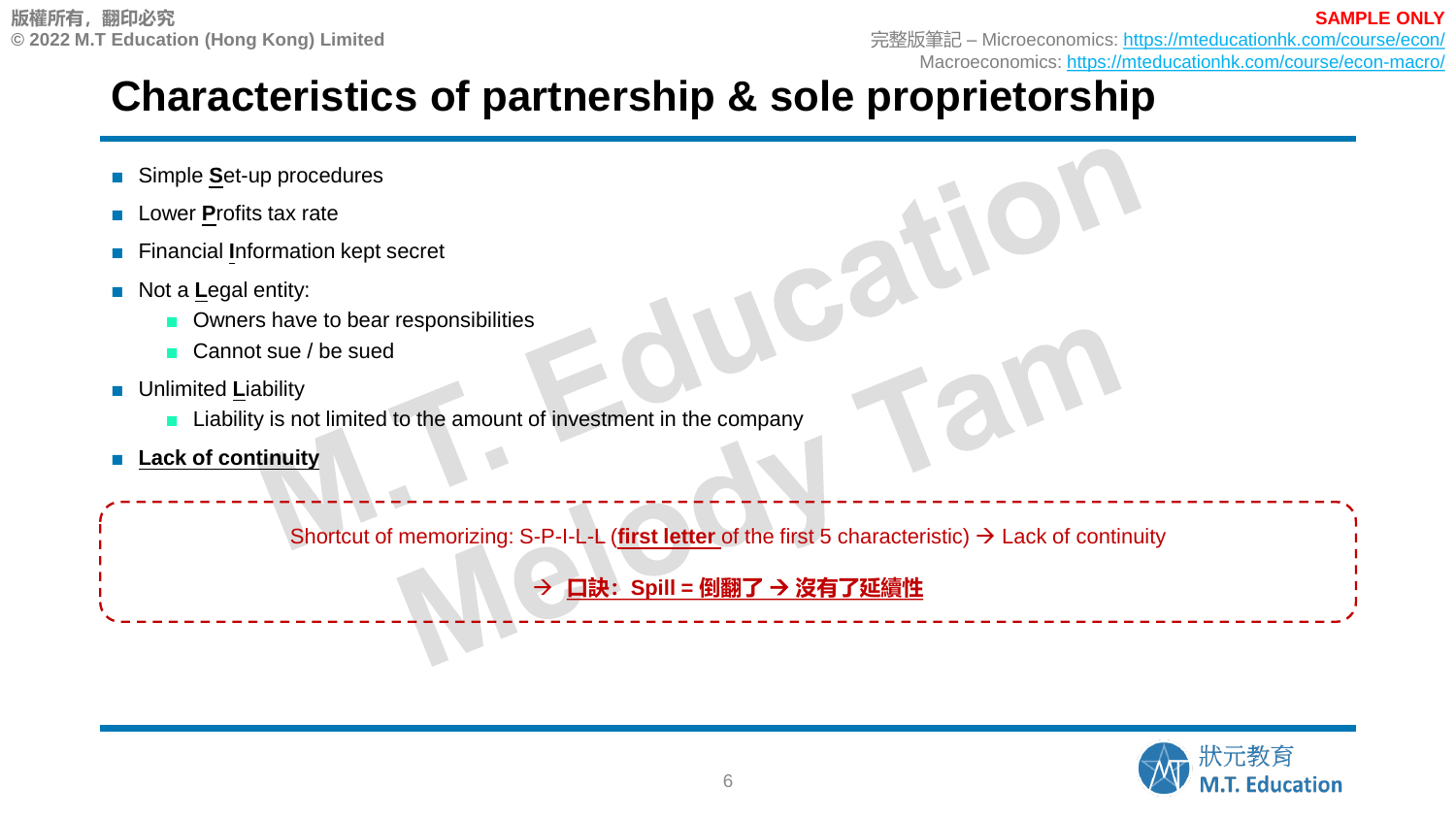完整版筆記 – Microeconomics: <https://mteducationhk.com/course/econ/> Macroeconomics:<https://mteducationhk.com/course/econ-macro/>

## **Partnership VS sole proprietorship**

|                |                                                                                   | No upper limit of shareholders           | 1 shareholder                        |  |  |  |
|----------------|-----------------------------------------------------------------------------------|------------------------------------------|--------------------------------------|--|--|--|
|                | <b>Aspect</b>                                                                     | <b>Partnership</b>                       | Sole proprietorship                  |  |  |  |
|                |                                                                                   | Wider scope of specialization            | Narrower scope of specialization     |  |  |  |
| $\overline{2}$ |                                                                                   | Needs consent of <b>all</b> shareholders | Needs consent of the sole proprietor |  |  |  |
| 3              | 為保障購買完整版的學生                                                                       | Narrower source of capital               | Wider source of capital              |  |  |  |
| 4              | 此處已遮蔽                                                                             | <b>Collective responsibility</b>         | Bear all risks / responsibility      |  |  |  |
| 5              |                                                                                   |                                          | <b>Better</b>                        |  |  |  |
| 6              |                                                                                   | More prompt                              | Less prompt                          |  |  |  |
|                | 為保障購買完整版的學生<br><b>Shortcut of memorizing: S-A</b><br>$\rightarrow$<br>口訣<br>此處已遮蔽 |                                          |                                      |  |  |  |

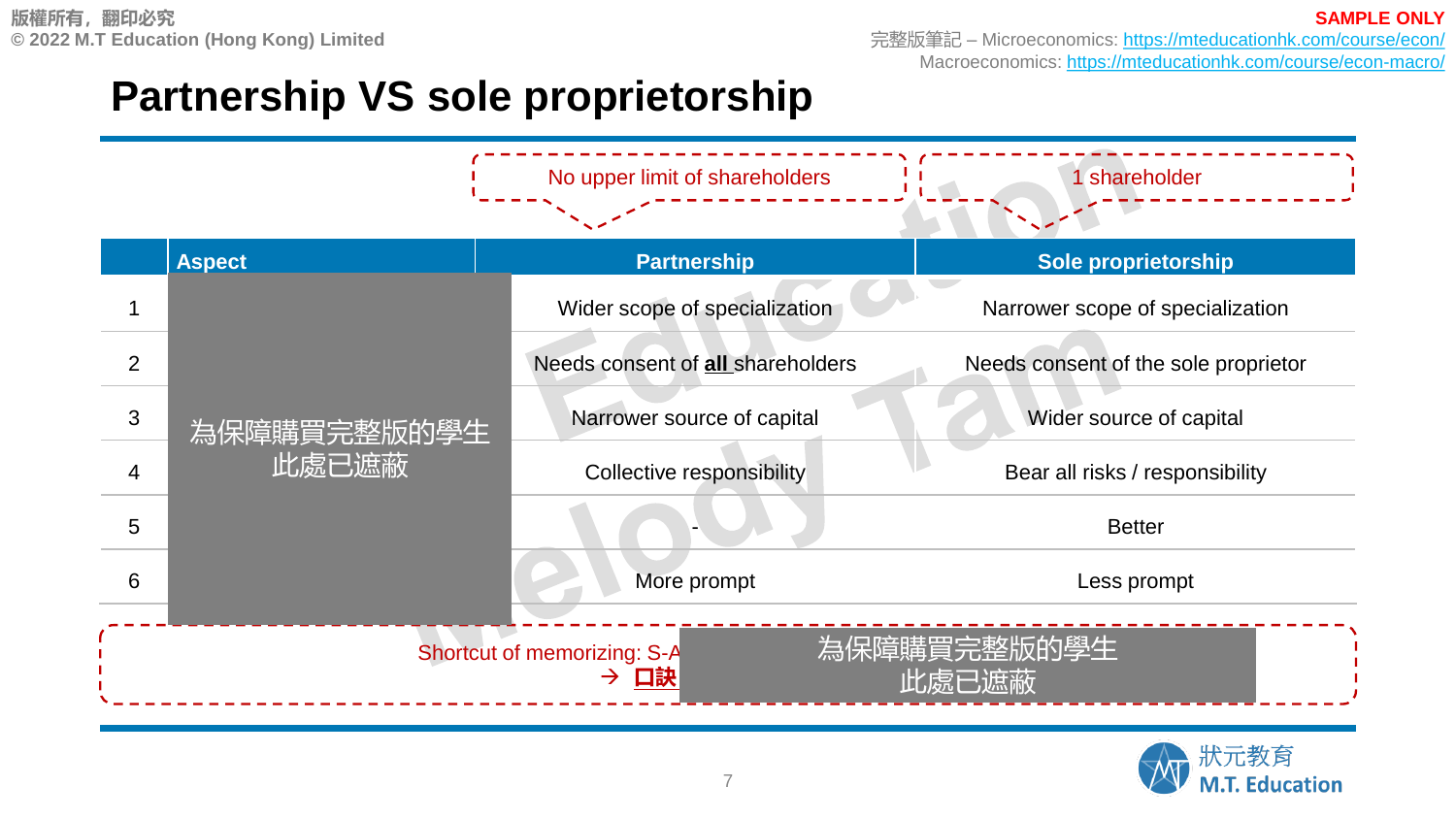## **Bonds vs Shares**

| <b>Firm's perspective</b>  |                                                                   |                                                                               |                 | <b>Investor's perspective</b>                                          |                                                           |                                                                               |                                                                                    |
|----------------------------|-------------------------------------------------------------------|-------------------------------------------------------------------------------|-----------------|------------------------------------------------------------------------|-----------------------------------------------------------|-------------------------------------------------------------------------------|------------------------------------------------------------------------------------|
|                            | <b>Bonds</b>                                                      | <b>Shares</b>                                                                 |                 |                                                                        | <b>Bonds</b>                                              |                                                                               | <b>Shares</b>                                                                      |
|                            | Not diluting existing<br>areholder's power of<br>control          | $\times$ Dilute existing<br>shareholder's power of<br>control                 |                 |                                                                        |                                                           | ower risk: higher priority<br>h claiming repayment<br>hen the firm liquidates | $\times$ Higher risk: last in<br>claiming repayment<br>when the firm<br>liquidates |
| 為保障購買完<br>整版的學生            | $\checkmark$ No risk of being<br>taken over                       | $\times$ High risk of being<br>taken over (shares are<br>freely transferable) | 為保障購買完<br>整版的學生 | / More stable return<br>(interest rate is fixed<br>regardless of loss) | $\times$ Less stable return<br>$\sqrt{}$ Higher potential |                                                                               |                                                                                    |
| 此處已遮蔽                      | X Obligated to pay<br>fixed interest                              | $\checkmark$ No obligation to pay<br>dividends                                |                 | 此處已遮蔽                                                                  | K Fixed rate of return<br>(regardless of profit)          |                                                                               | return                                                                             |
|                            | <b>Fixed redemption</b><br>late (pay face value<br>upon maturity) | $\checkmark$ No fixed redemption<br>date (no need to buy<br>back shares)      |                 | $\times$ No voting rights                                              |                                                           | $\checkmark$ Has voting rights<br>(affect management of<br>the firm)          |                                                                                    |
| <b>Shortcut of memoriz</b> | aspect) $\rightarrow$                                             | 為保障購買完整版的學生<br>此處已遮蔽                                                          |                 | <b>Shortcut of memorizing:</b>                                         | 口訣                                                        |                                                                               | 為保障購買完整版的學生<br>此處已遮蔽                                                               |
|                            |                                                                   |                                                                               |                 |                                                                        |                                                           |                                                                               |                                                                                    |

**Priority of claiming repayment upon liquidation:**

Employees > Bond holders > Preference shareholders > Ordinary shareholders

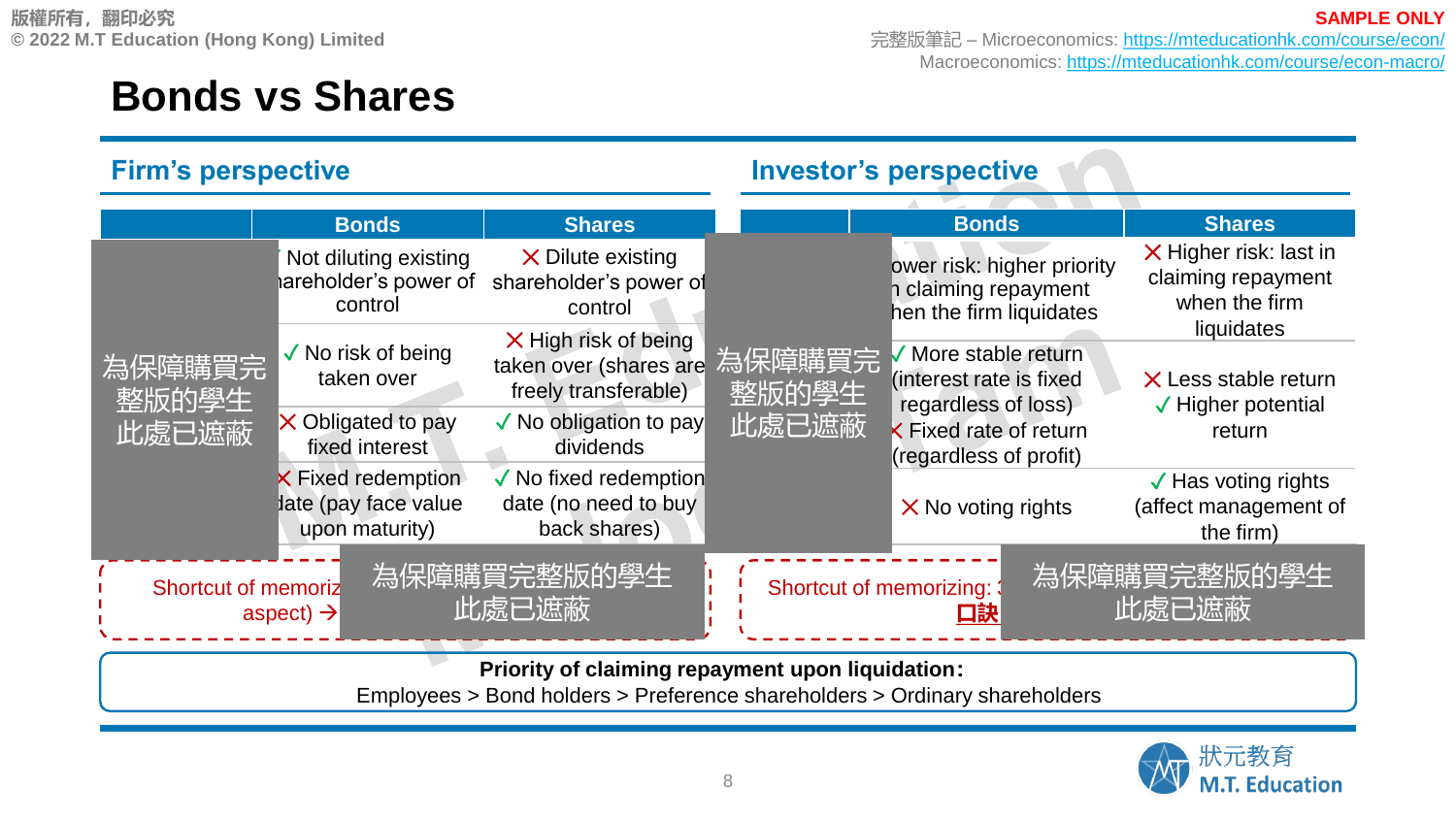# *Chapter 5*

**Factors of production (此為Sample節錄版)**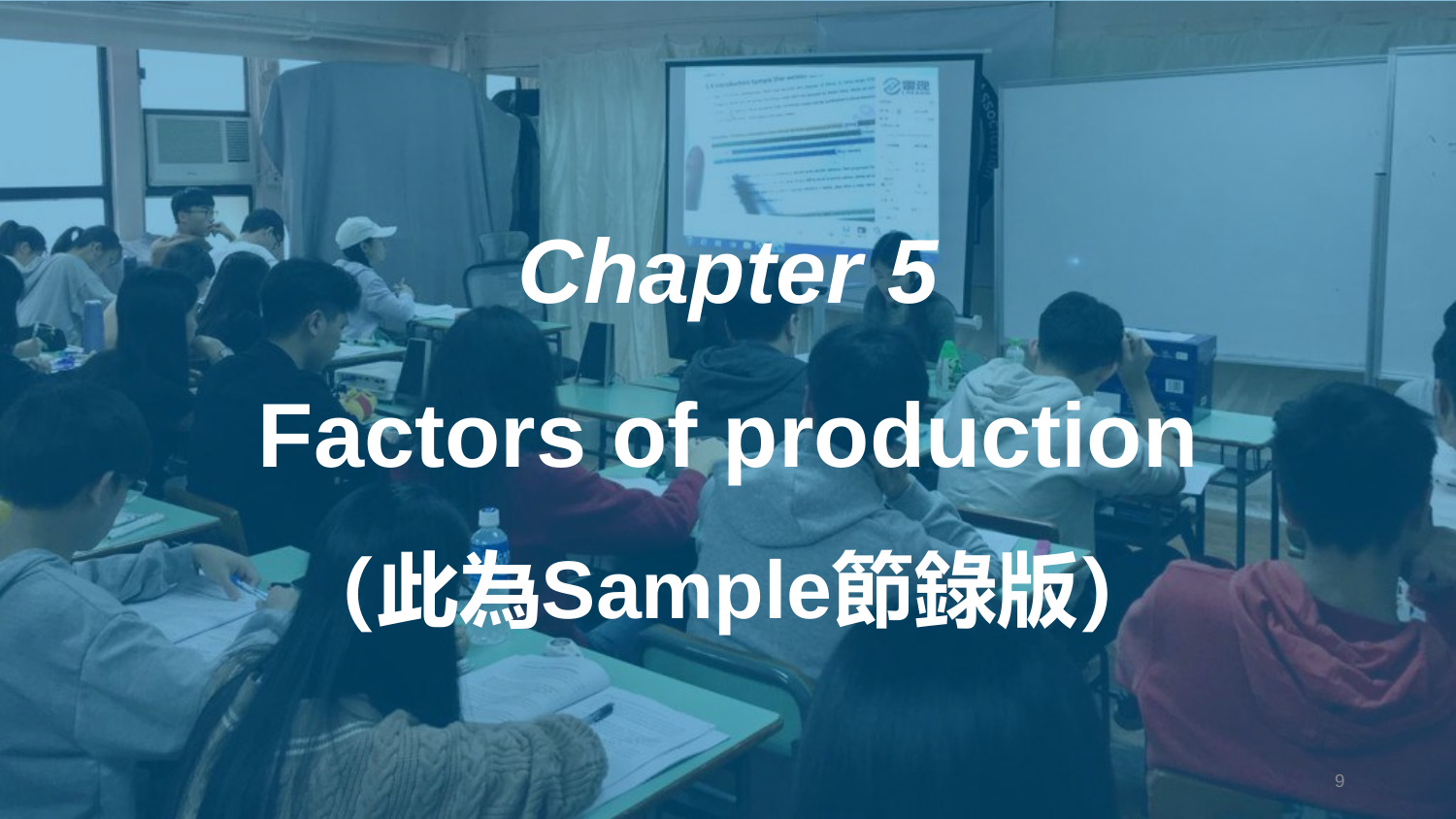## **Capital and land**

#### **Capital Land**

- Man-made resources in production
- $Return = interest$
- Change in capital stock = capital formation (production / purchase of capital) - Capital depreciation (reduction of value due to capital consumption / obsolescence)
	- Capital formation cannot be negative
	- Capital formation is an investment (sacrificing capital consumption for more future consumption)
- $\blacksquare$  Net increase in capital stock = capital accumulation
	- Capital accumulation can be negative (when capital depreciation > capital formation)
	- When there is a net increase in capital stock
		- **Production capacity increases**
		- **Output level increases**

Common trap in the examination: 為保障購買完整版的學生 此處已遮蔽

- Natural resources in production
- $Return = rent$
- The **emergence** of land incurs **NO** opportunity cost
	- There is no choice involved
	- BUT the **use** of land might have opportunity cost (if it has alternative uses)

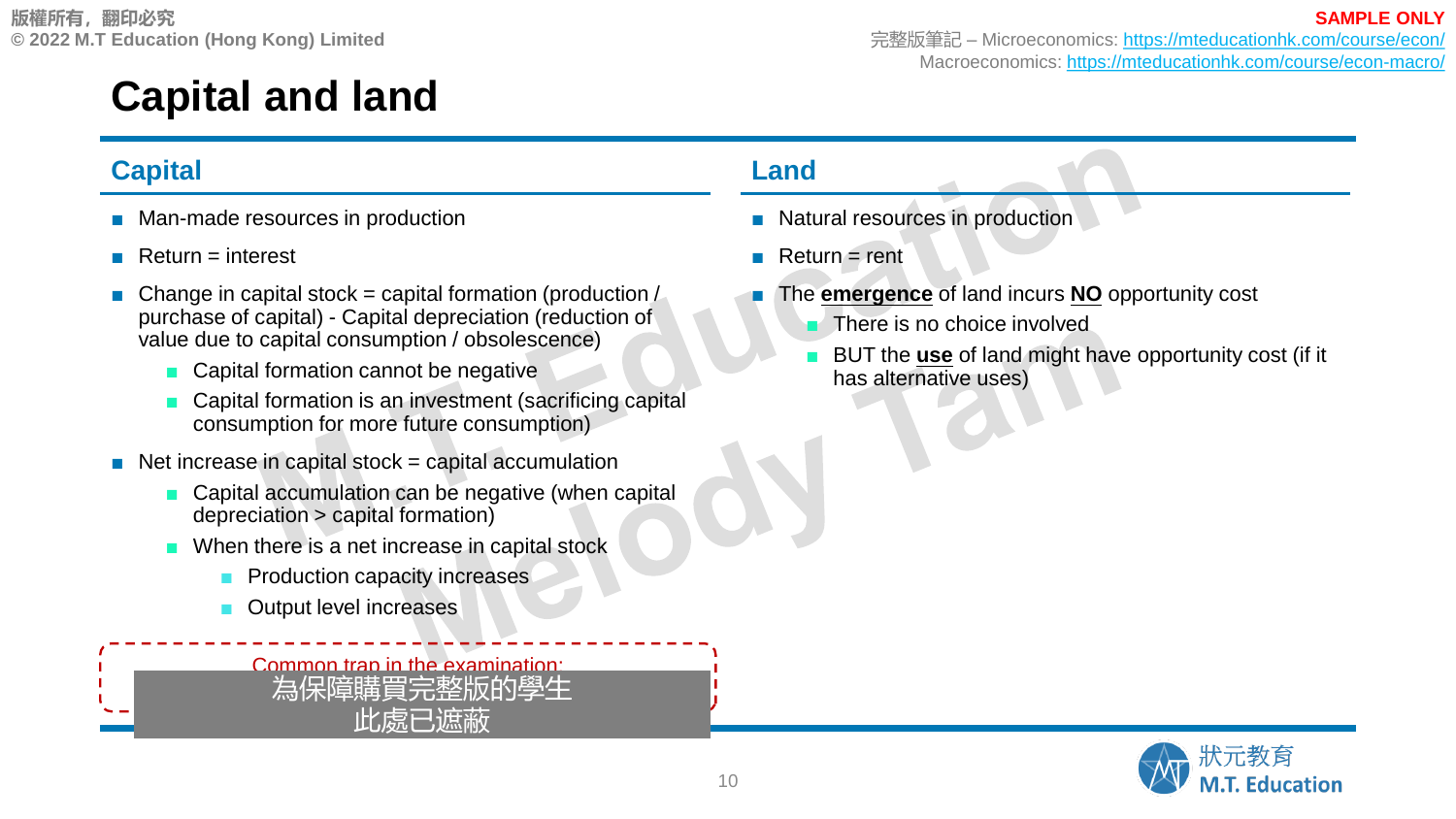Macroeconomics:<https://mteducationhk.com/course/econ-macro/>

## **Capital VS land**

#### **Capital VS land**

|  | <b>Aspect</b>          | <b>Capital</b>                   | Land                                              |
|--|------------------------|----------------------------------|---------------------------------------------------|
|  | Nature of resources    | Man-made resource                | <b>Natural resources</b>                          |
|  | Human effort involved? |                                  |                                                   |
|  | Can it be increased?   | Can be artificially increased    | Can increase but cannot be artificially increased |
|  | Can it be relocated?   | Can be relocated by human effort | Cannot be relocated by human effort               |
|  | Cost                   | Production involves cost         | Emergence involves no cost                        |
|  |                        |                                  |                                                   |

### **Quick concept check – true / false?**

- 1. Both capital and land can be increased by human effort.
- 2. The supply of both capital and land can be reduced by human effort.
- 3. There is no cost in producing and using land for production.
- 4. Both capital and land can increase the wealth of a society.
- 5. Capital formation can be negative.

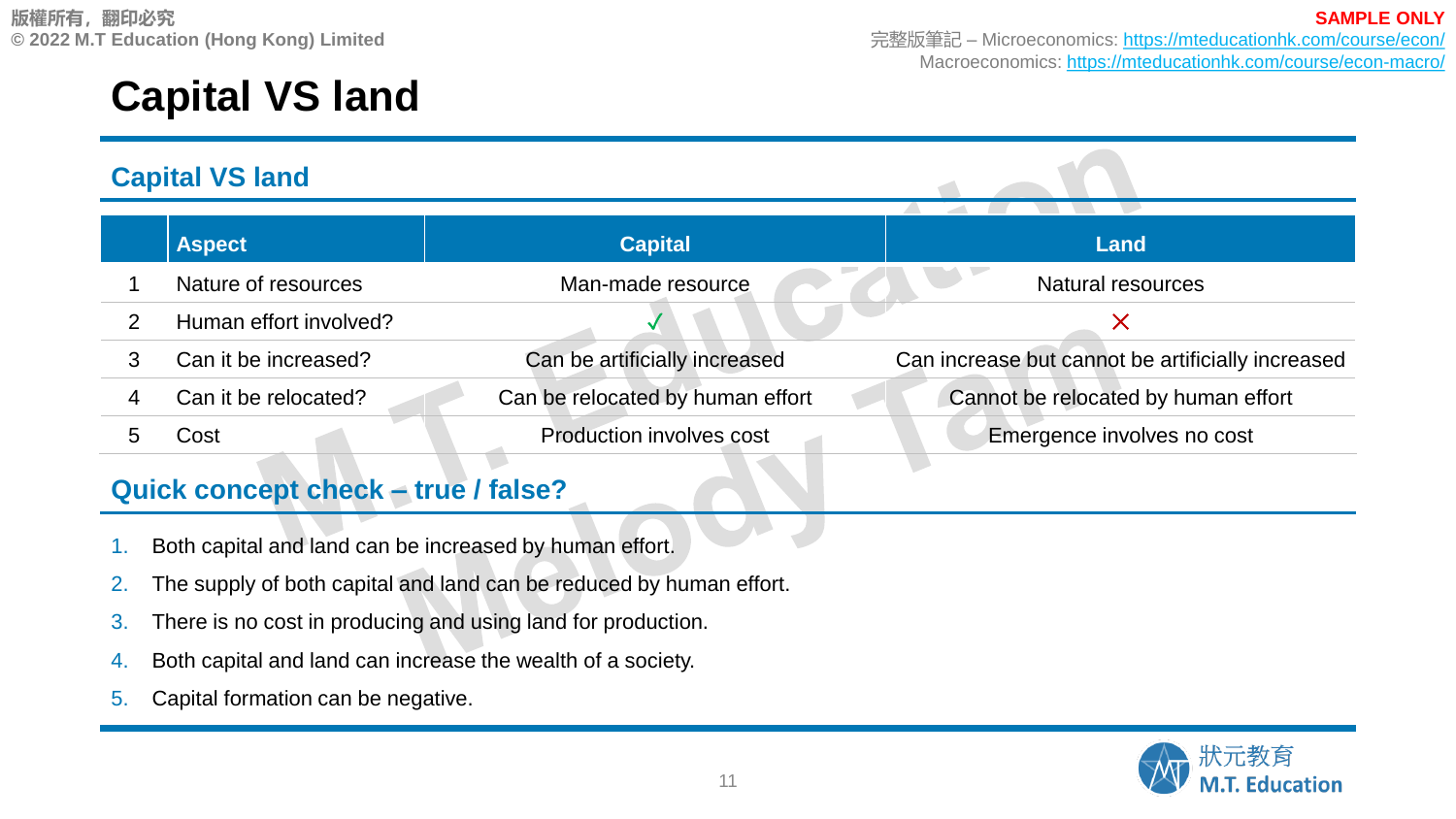**SAMPLE ONLY** 完整版筆記 – Microeconomics: <https://mteducationhk.com/course/econ/> Macroeconomics:<https://mteducationhk.com/course/econ-macro/>



#### **Quick concept check – true / false?**



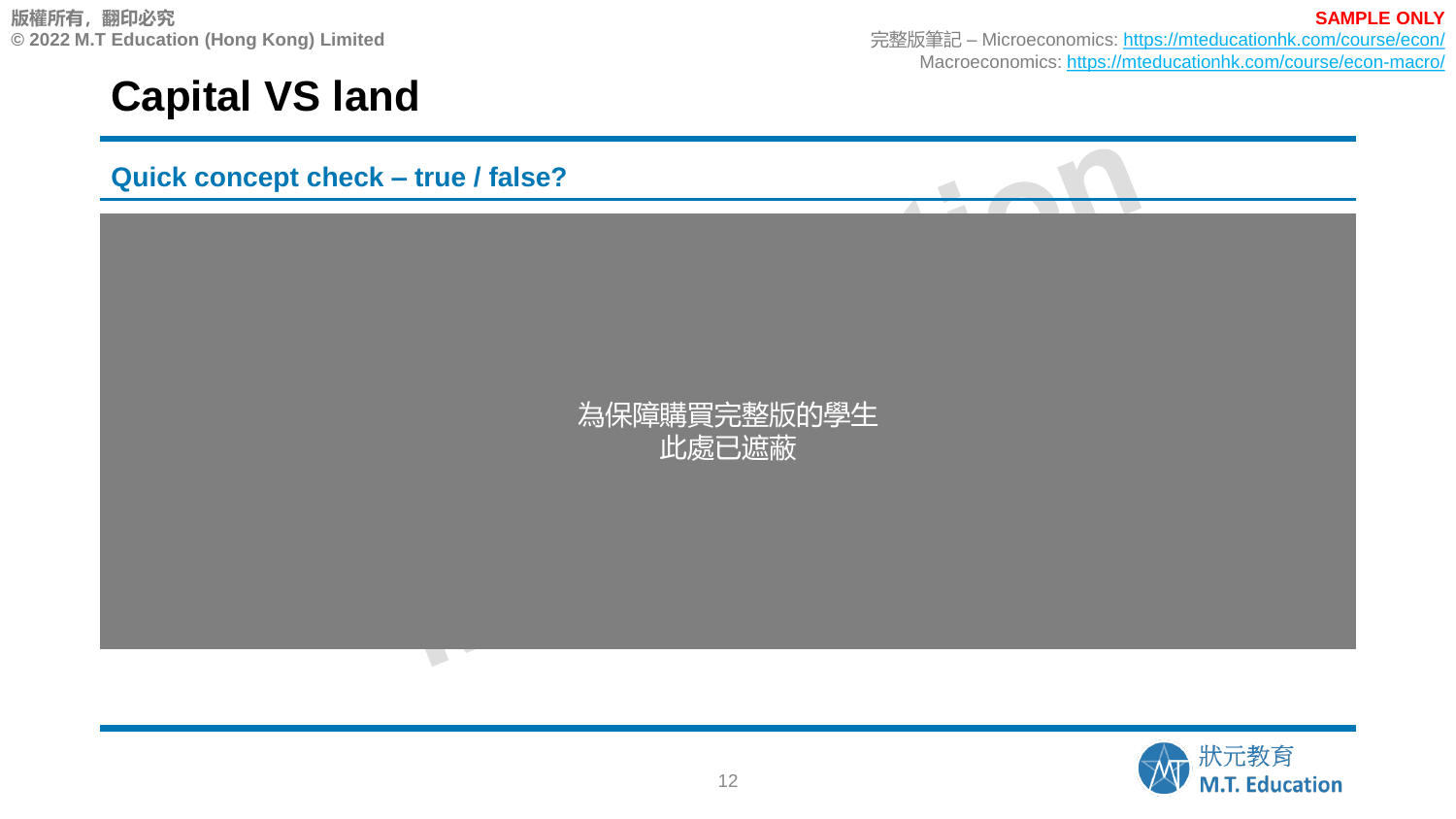### **Labor**

- Human effort used in production
- $\blacksquare$  Return = wage
- **Labor supply = no. of workers**  $*$  **average working hours** 
	- Unit: man-hour

#### 為保障購買完整版的學生  $\frac{1}{100}$  examination  $\frac{1}{100}$  or calculate labor supply  $\frac{1}{100}$  as  $\frac{1}{100}$  . The calculate labor supply  $\frac{1}{100}$  and  $\frac{1}{100}$  and  $\frac{1}{100}$  and  $\frac{1}{100}$  and  $\frac{1}{100}$  and  $\frac{1}{100}$  and  $\frac{1}{1$ you will look <mark>此處已遮蔽</mark> will look to put the unit

#### **Labor Factors affecting labor supply**

- Size of labor force
	- Population size
	- **Legal working age**
	- Age and sex distribution
	- Years of schooling
- Average working hours
	- No. of public holidays
	- Maximum legal working hours

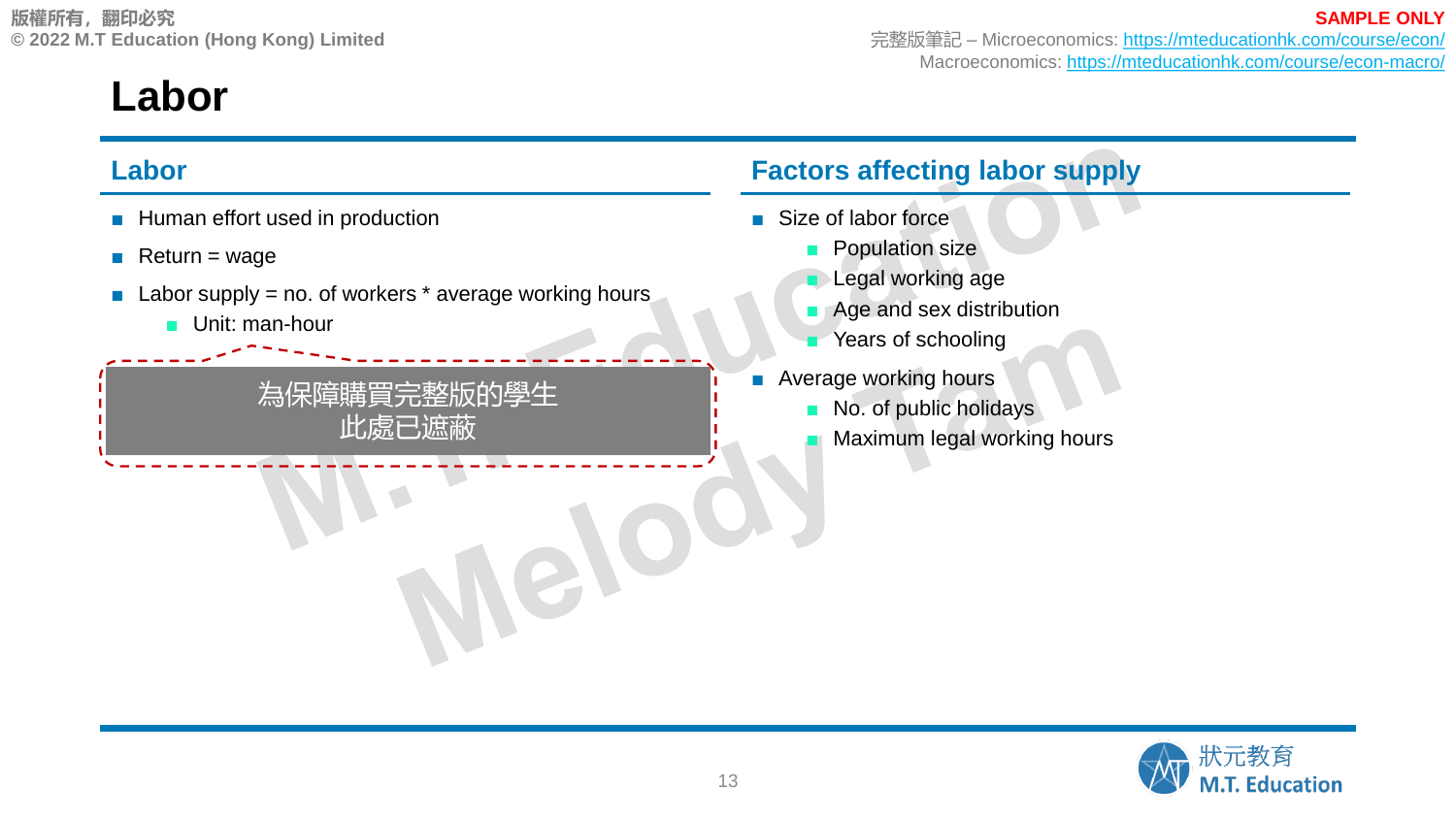### **Labor**

- Human effort used in production
- $\blacksquare$  Return = wage
- **Labor productivity = output / man-hour** 
	- Unit: output per man-hour

#### 為保障購買完整版的學生 此處已遮蔽

#### **Labor productivity Factors affecting labor productivity**

- **Health of workers**
- **I**ncentive to work
	- e g. bonuses, job prospect
- **Management (whether there is division of labor)**
- **C**apital goods per worker
- **E**ducation and training
- **W**orking conditions

#### Shortcut of mer

factor) 為保障購買完整版的學生 → **口訣:Him + easy(EC) + Wut** → **他-容易-屈** 此處已遮蔽

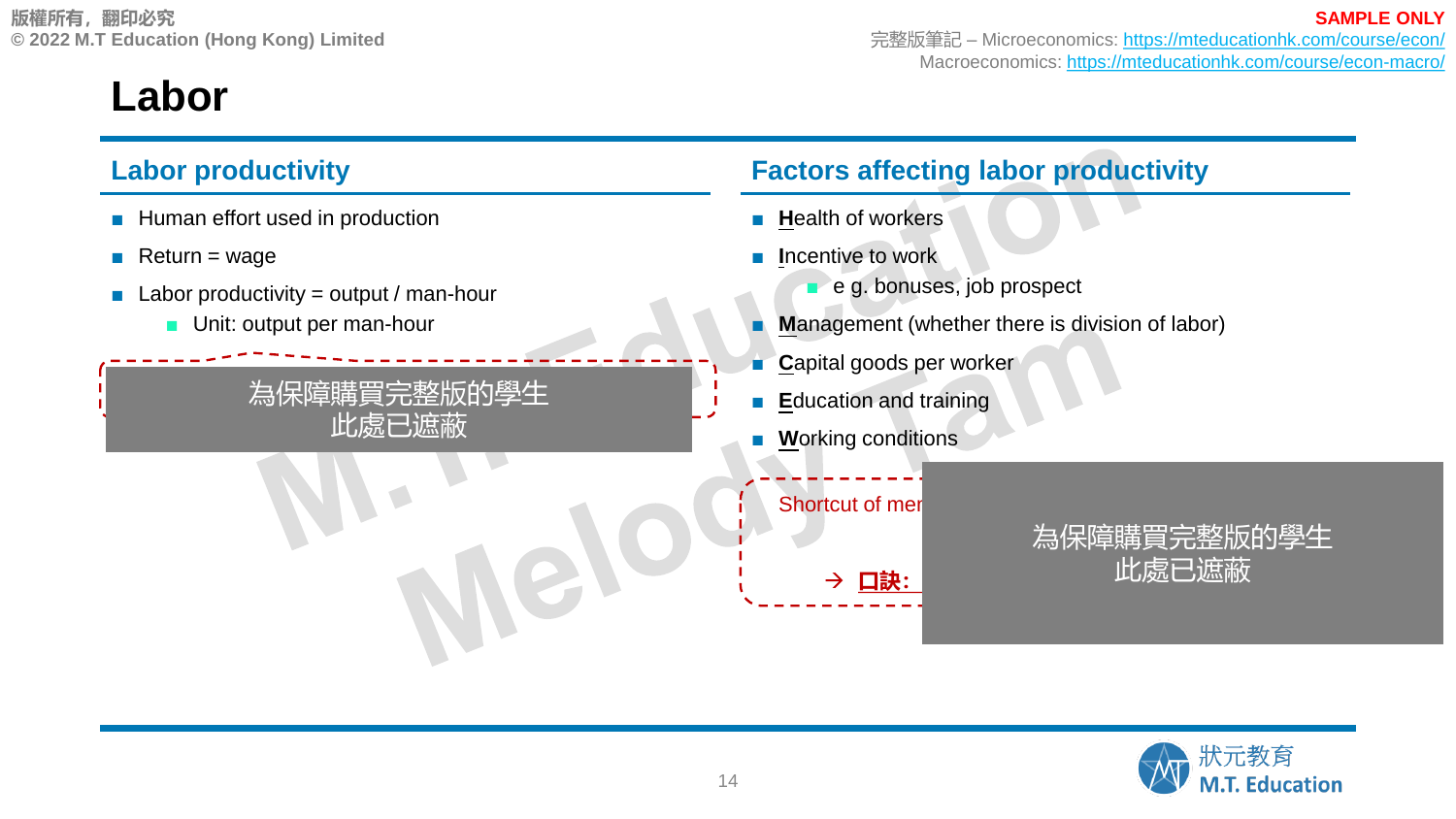## **Wage payment method**



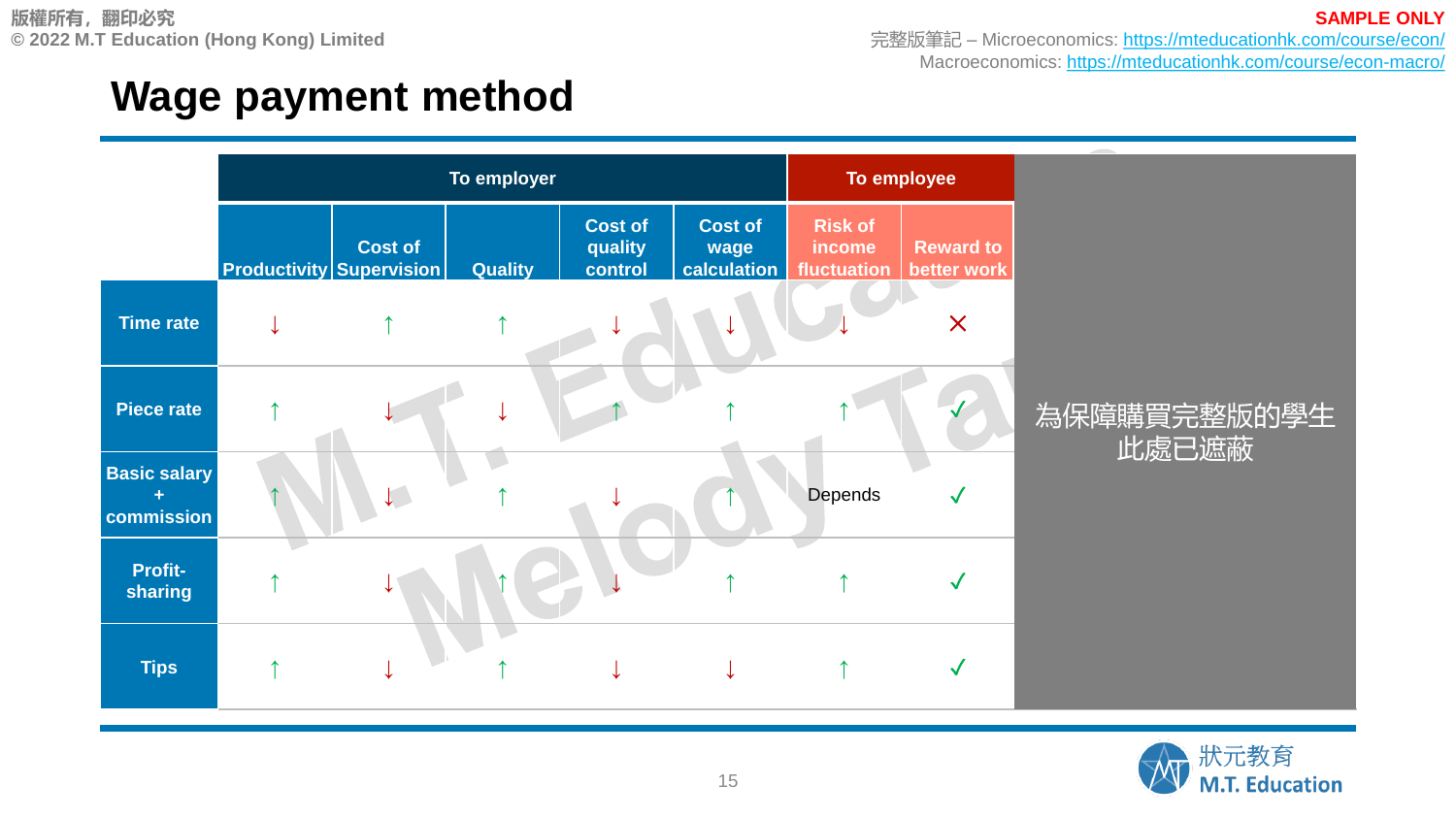## **Common advanced questions regarding wage payment**

- To employers, basic salary + commission can achieve the same effects as profit-sharing. Why some employers still adopt profitsharing?
	- $\mathbb{R}^n$  the employees can share risk with employees  $\mathbb{R}^n$ 為保障購買完整版的學生 此處已遮蔽
- If an employer wants to incentivize employees to improve the productivity and quality, they may just use commission instead of basic salary + commission. Why is basic salary still paid?

■ The basic salary portion could help maintain a stable team of staff 為保障購買完整版的學生 此處已遮蔽

Both piece rate and basic salary + commission can help improve productivity and lower the cost of supervision. Why using basic salary + commission can achieve a higher quality than using piece rate?

■ Basic salary + commission will improve the goods / services provided because the commission given by a servi customers in the customers in the quality of the quality of the quality of the quality of the quality of the q 此處已遮蔽

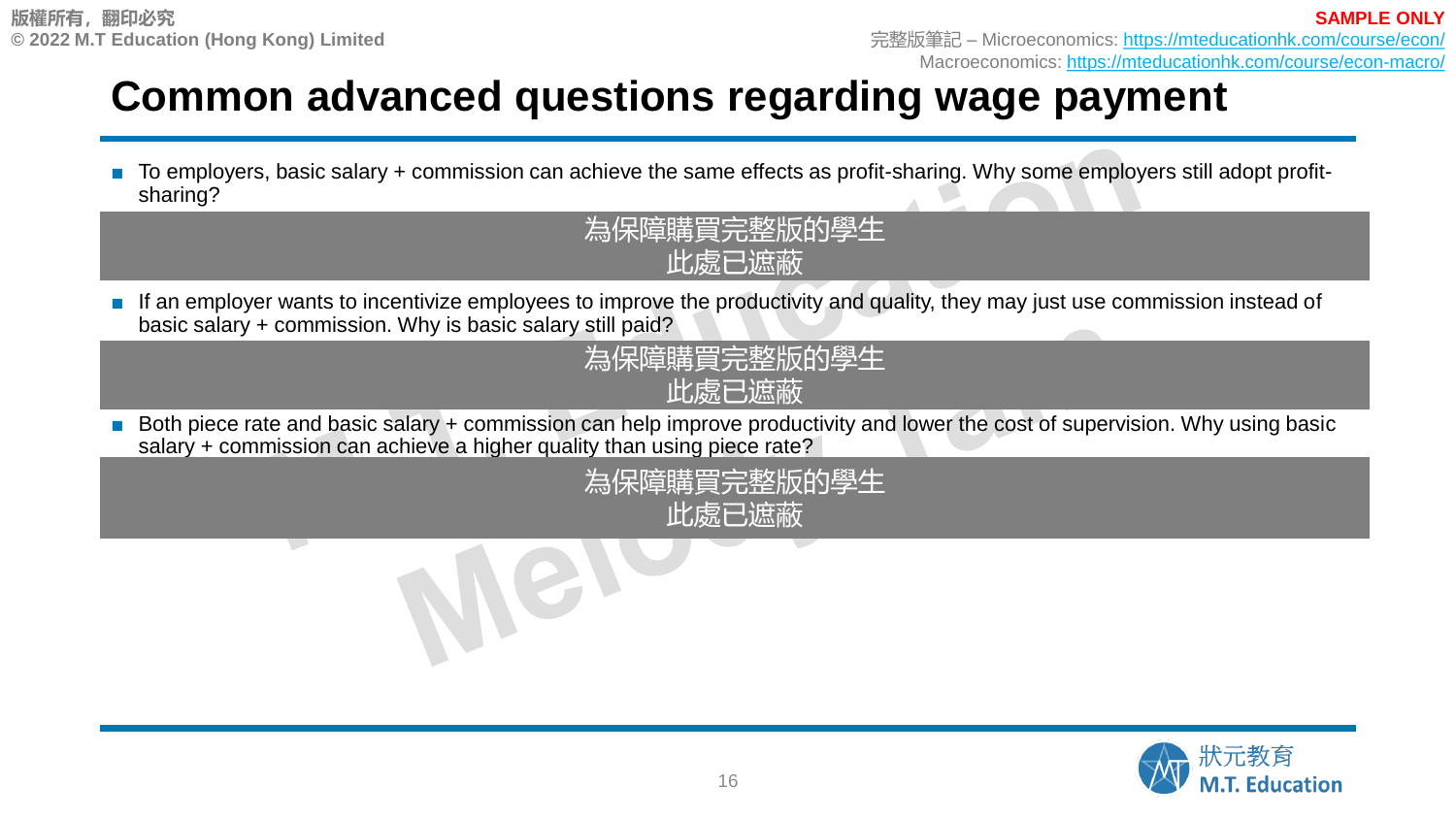# *Chapter 11*

**Market intervention (此為Sample節錄版)**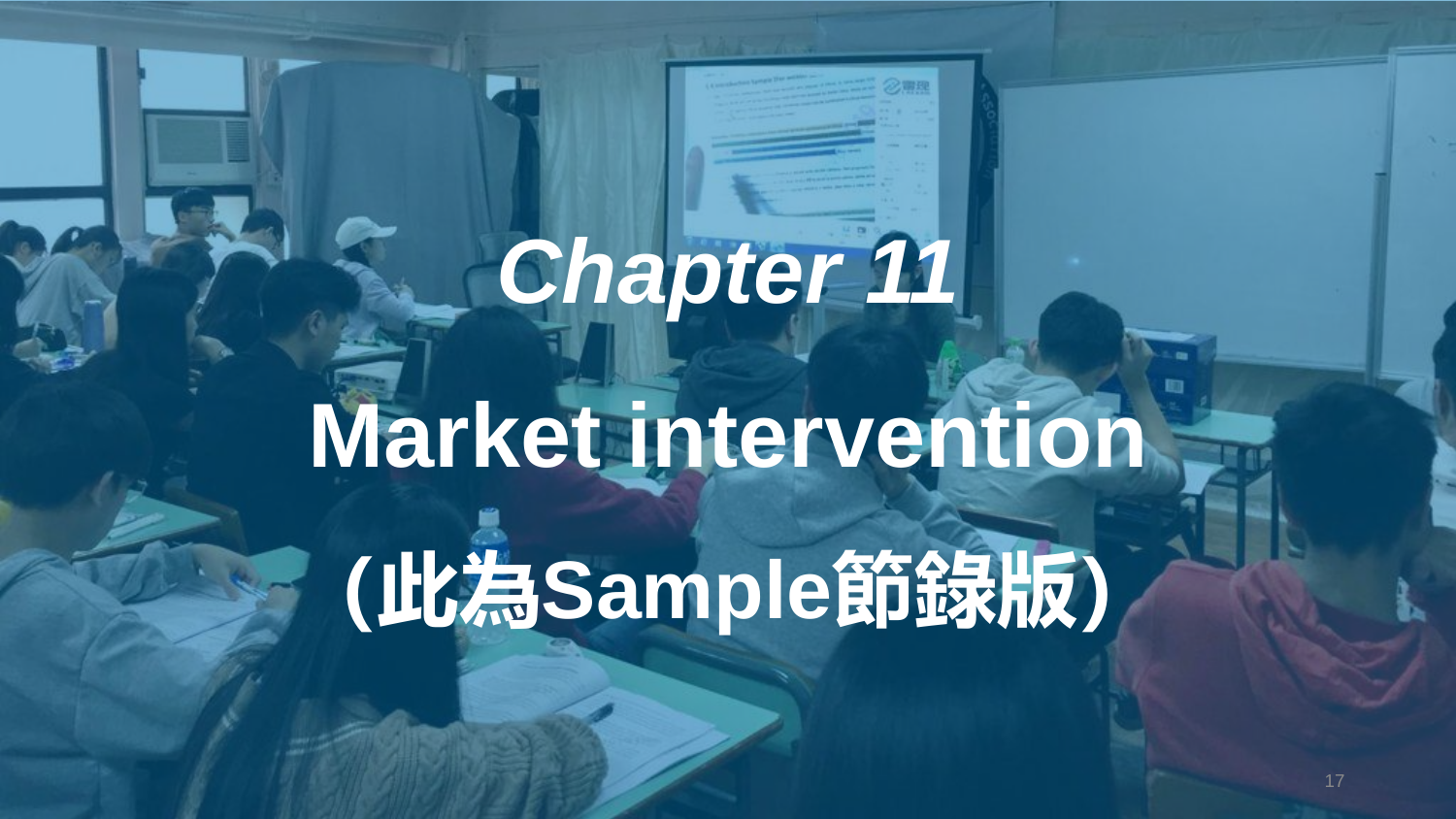**版權所有,翻印必究 © 2022 M.T Education (Hong Kong) Limited**

**Tax**

The examination will test you on per-unit tax, but it is good to know what ad valorem tax is

**Price S1 S0 tax P1** →**+ P0 - D** Quantity  $Q1 \leftarrow Q0$ Consumer tax burden Producer tax burden Post-tax revenue

- Per-unit tax (on producers): tax is the same regardless of price (VS ad valorem tax = tax as a percentage of the price being charged)
- When per-unit tax is imposed:
	- Supply curves shifts upwards from S0 to S1
	- Price increases from P0 to P1
	- Quantity decreases from Q0 to Q1
	- There is NO surplus / shortage (the equilibrium shifts)
	- Change of pre-tax revenue is uncertain (depending on the elasticity of demand)
	- Post-tax revenue decreases
- How to determine whether the producer or the consumer bear more tax burden?
	- The less elastic side will bear a heavier tax burden
	- E.g. in the graph, demand is more inelastic than supply, so consumer tax burden occupies a larger area

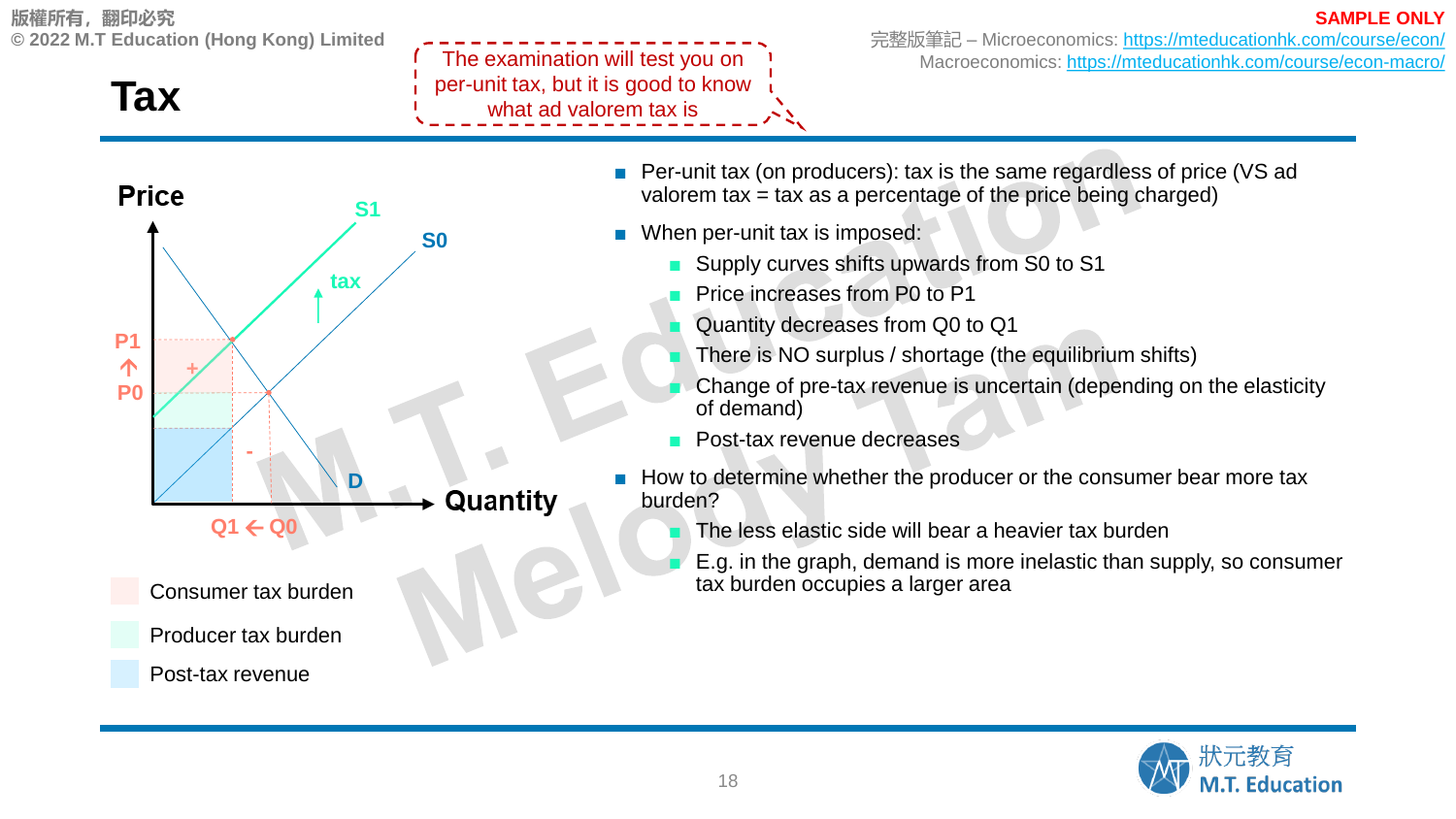## **Tax (cont'd)**



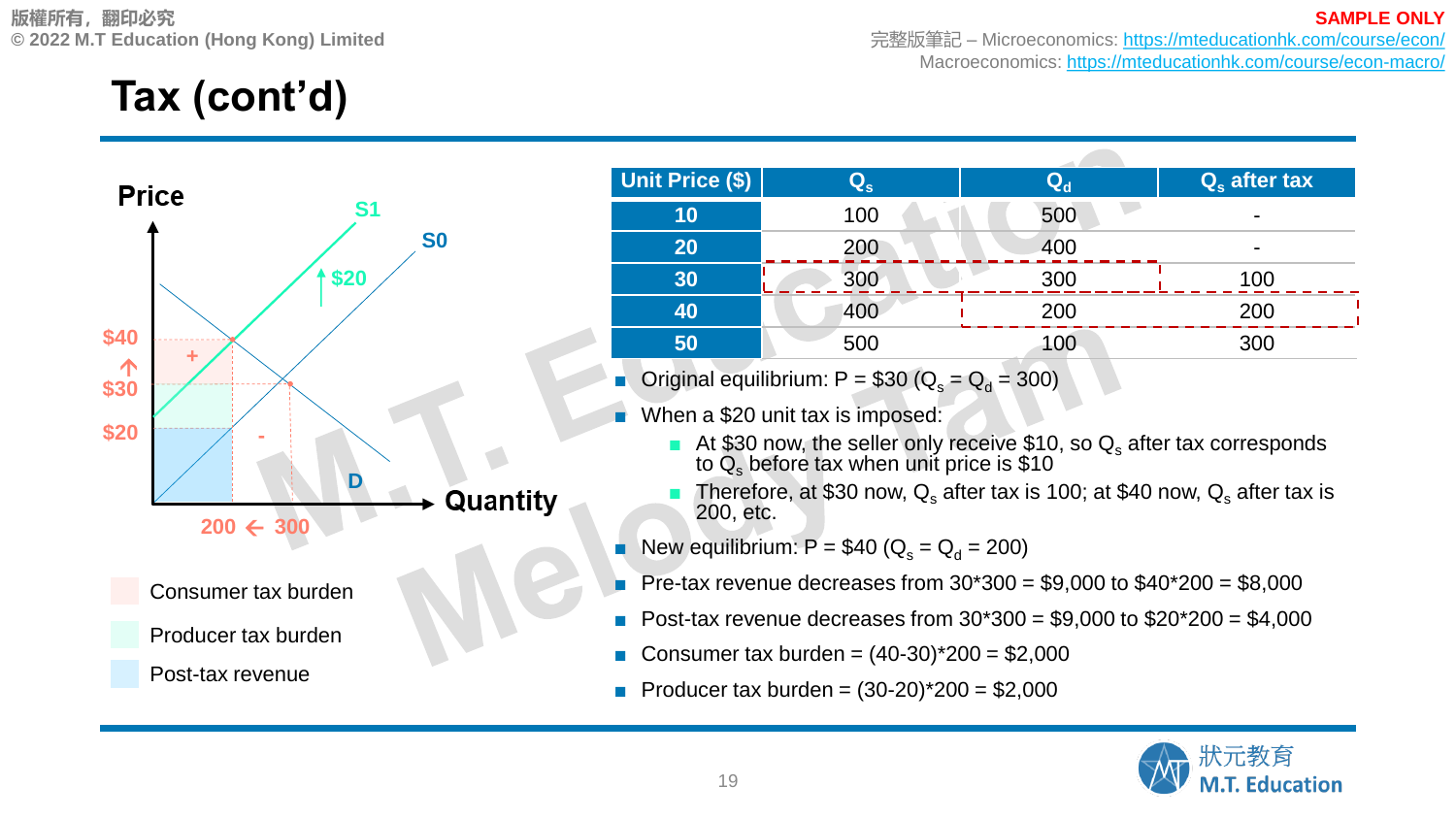## **Subsidy**

- **Price S0 S1 subsidy P0** → **- P1 + D** Quantity **Q0**→ **Q1** Consumer subsidy benefit Producer subsidy benefit Post-subsidy revenue
- When per-unit subsidy (on producers) is imposed:
	- Supply curves shifts downwards from S0 to S1
	- Price decreases from P0 to P1
	- Quantity increases from Q0 to Q1
	- There is NO surplus / shortage (the equilibrium shifts)
	- Change of pre-subsidy revenue is uncertain (depending on the elasticity of demand)
	- Post-subsidy revenue increases
- How to determine whether the producer or the consumer enjoy a larger subsidy benefit?
	- The less elastic side will enjoy a larger subsidy benefit
	- E.g. in the graph, demand is more inelastic than supply, so consumer subsidy benefit occupies a larger area

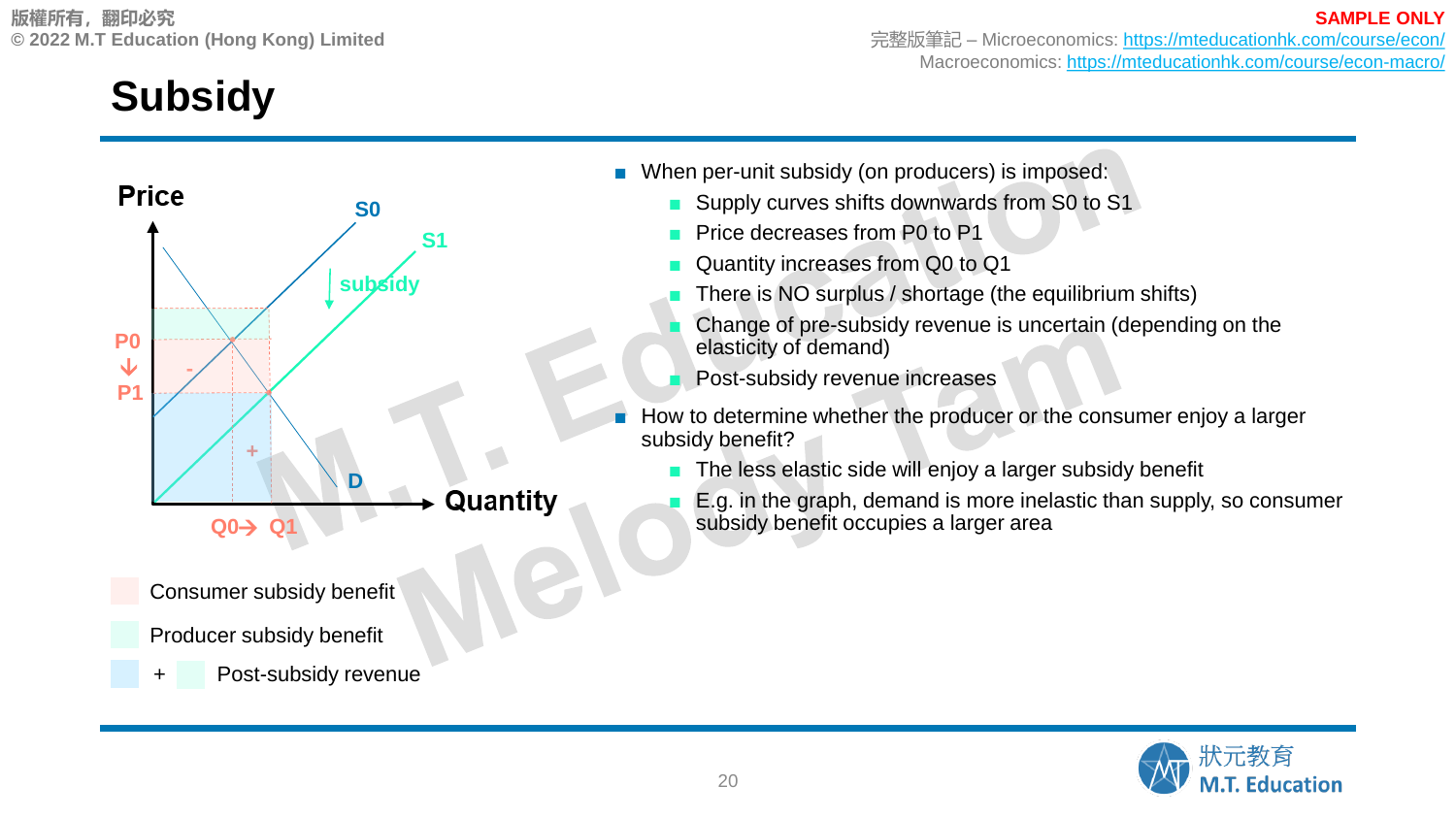## **Subsidy (cont'd)**



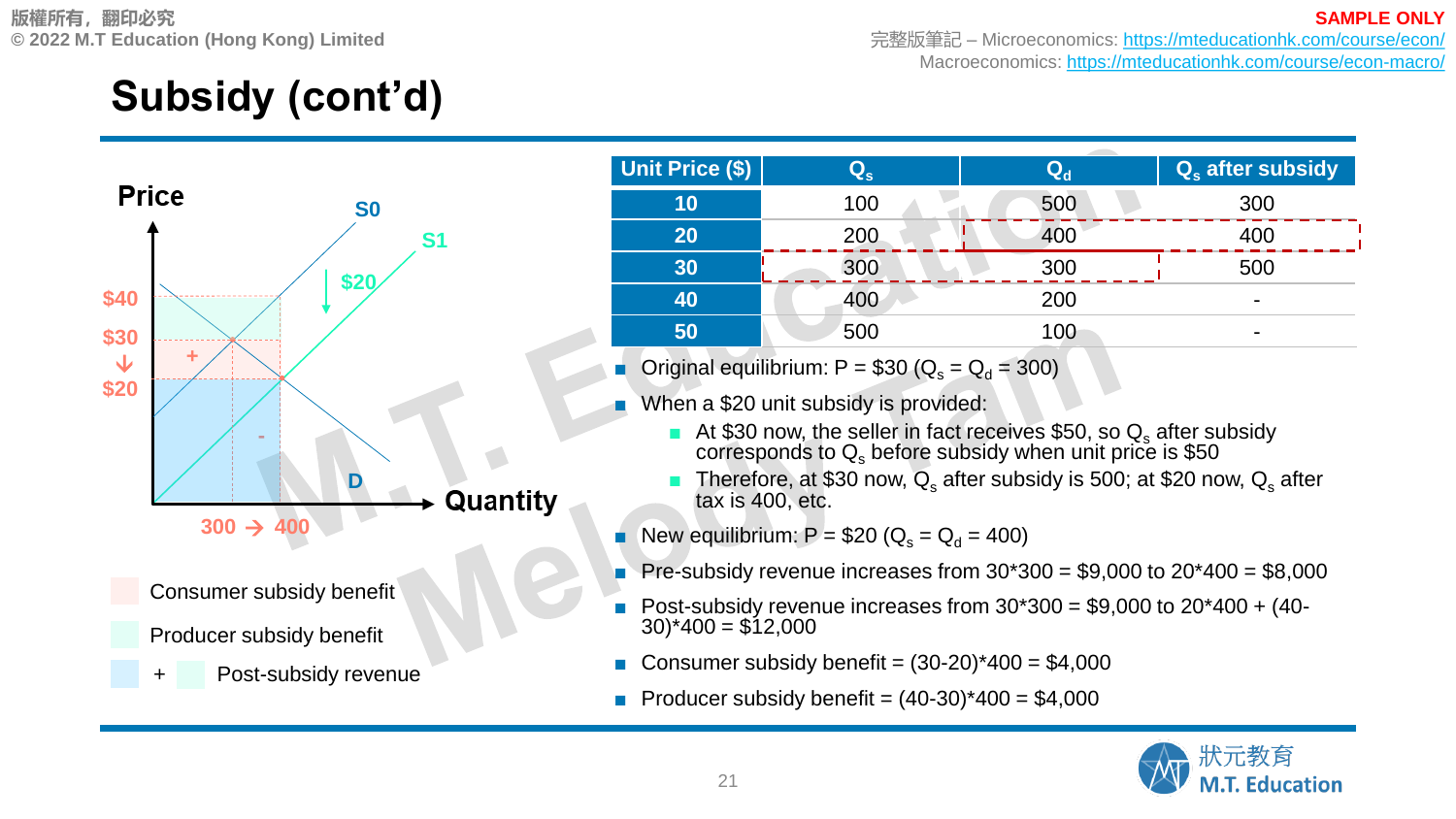- $\blacksquare$  When the tax on commodity X is doubled, its tax revenue is also doubled. This indicates that
- A. The demand for X is perfectly elastic.
- B. The demand for X is unitarily elastic.
- C. The supply of X is perfectly elastic.
- D. The supply of X is perfectly inelastic.
- People tend to consume less live poultry but more canned food. As a result, the price of the canned food changed by 50% and its quantity transacted rose from 1,000 cans to 1,350 cans per month we can conclude it had
- A. an elastic demand
- B. an inelastic demand
- an elastic supply
- D. an inelastic supply

#### 為保障購買完整版的學生 此處已遮蔽

 $A$  answer: D. When the supply is perfectly interacted interactions in the supply interacted interaction  $\mathcal{A}$ 

#### ———為保障購買完整版的學生 1350−1000 x100% 此處已遮蔽1000

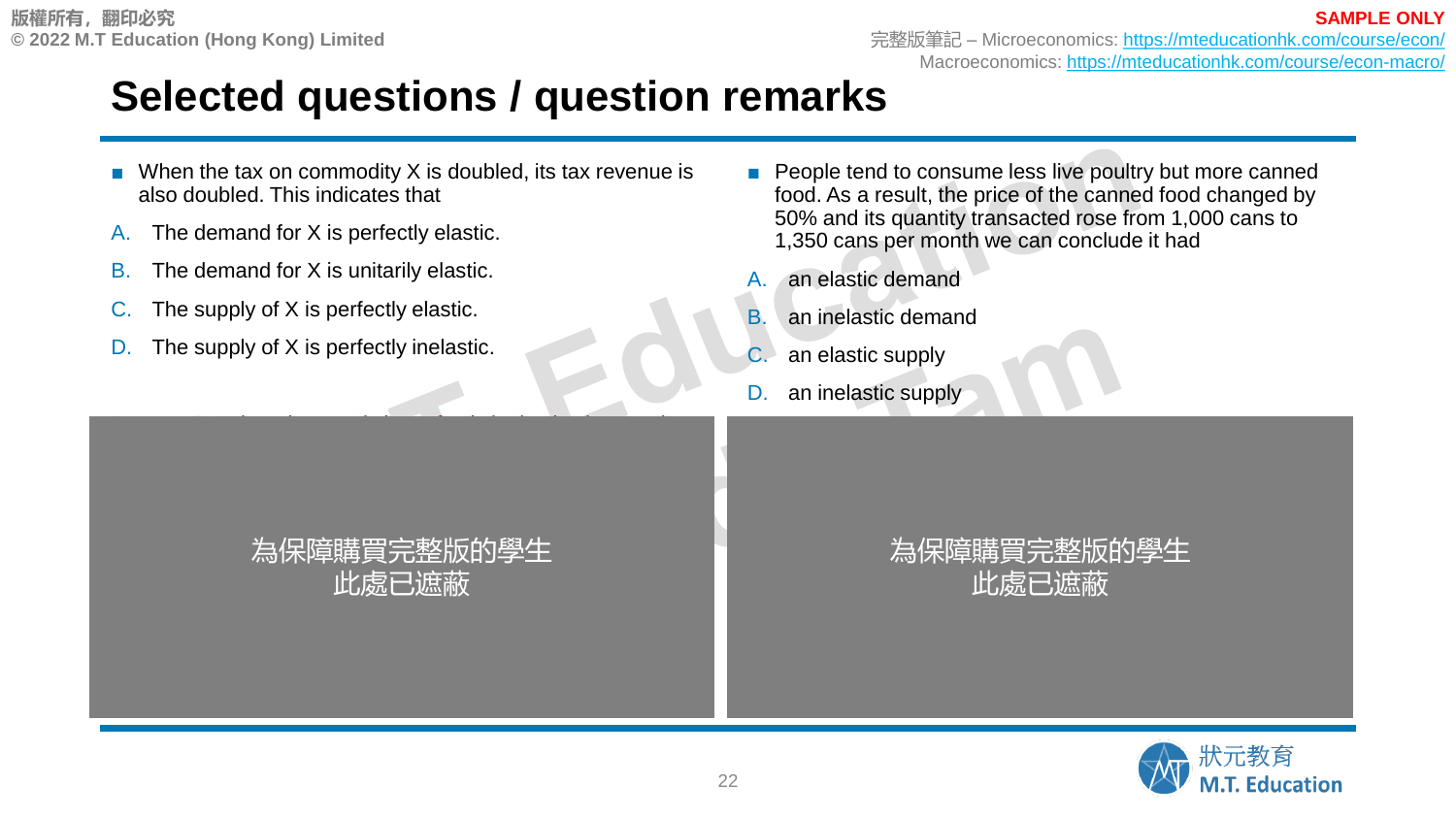- Suppose there is a technological advancement in the production of a normal good. In which of the following situations may the market price of the good remain unchanged?
- The income of consumers decreases.
- B. The government raises the unit sales tax on the good.
- C. The demand for the good is perfectly inelastic.
- The supply of the good is perfectly inelastic.
- Producer A goes bankrupt and closes down at the beginning of the year. The price of ball pens of producer B increases from \$6 to \$8 while the quantity transacted increases by 50%. We can conclude
- A. the price elasticity of demand is greater than 1.
- B. the price elasticity of demand is smaller than 1
- C. the price elasticity of supply is greater than 1
- D. the price elasticity of supply is smaller than 1

#### remains unchanged is the quantity, not the price 為保障購買完整版的學生 ■ Third, for option A, if income of consumers decreases and income of consumers and income of consumers and in supply of a normal good increases, demand decreases, demand decreases, demand decreases. Increases, decreases,

#### ■ C and D are wrong 為保障購買完整版的學生 elasticity = 50% <mark>LL/</mark>凌<br>- 50% = 50% = 50% = 50% = 50% = 50% = 50% = 50% = 50% = 50% = 50% = 50% = 50% = 50% = 50% = 50% = 50% = 50% = 5  $\frac{1}{2}$  - 1.75  $\frac{1}{2}$ 此處已遮蔽

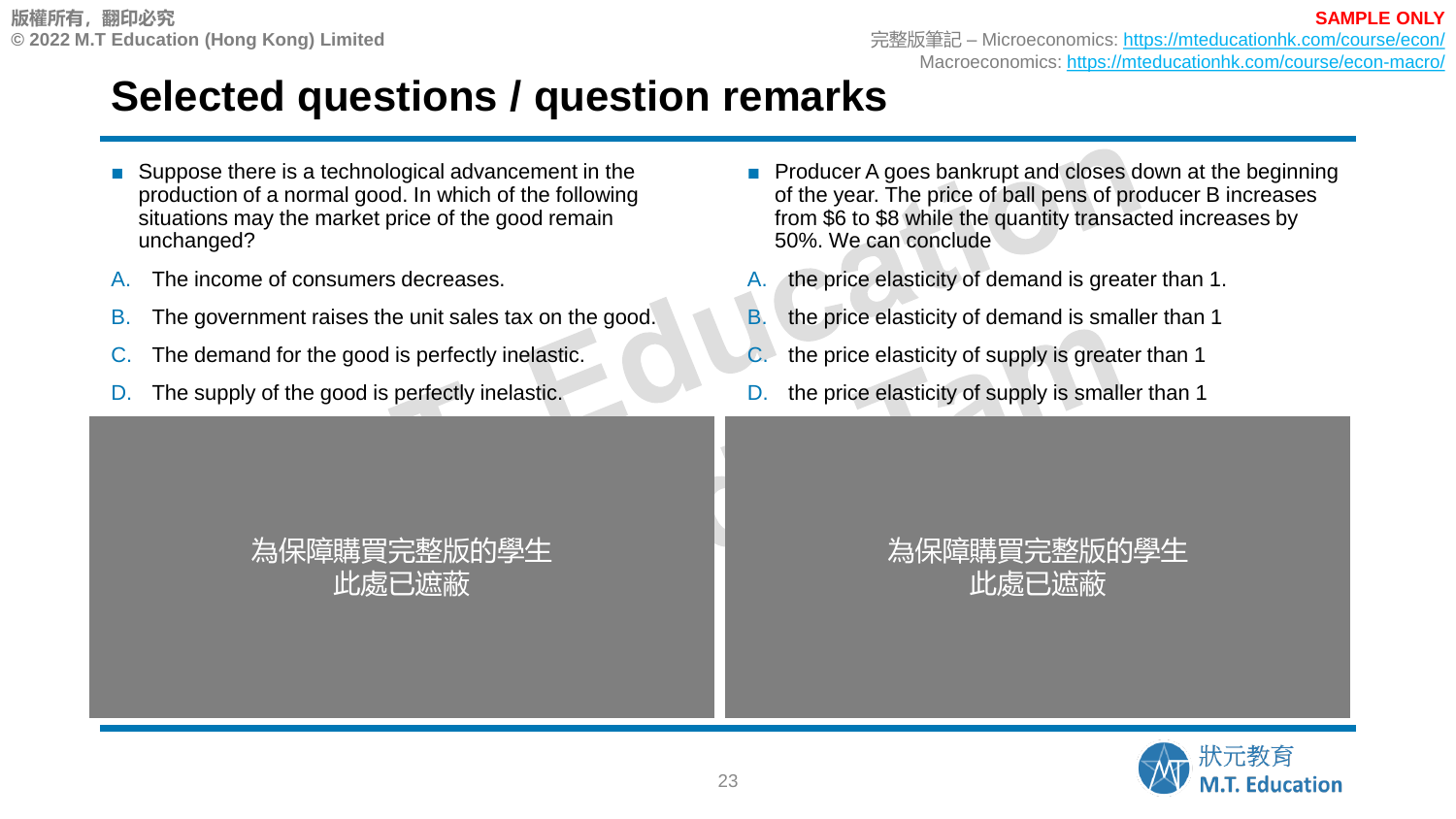完整版筆記 – Microeconomics: <https://mteducationhk.com/course/econ/> Macroeconomics:<https://mteducationhk.com/course/econ-macro/>

**SAMPLE ONLY**

## **Selected questions / question remarks**

| Unit Price (\$) | $\mathbf{Q_{d}}$ | $\mathsf{Q}_{\mathsf{s}}$ |
|-----------------|------------------|---------------------------|
| 6               | 60               | 40                        |
| 9               | 55               | 45                        |
| 12              | 50               | 50                        |
| 15              | 45               | 55                        |
| 18              | 40               | 60                        |

■ If the government fixes the production quota at 45 units, the market price will be

A. \$9

B. \$12

C. \$15

D. \$18



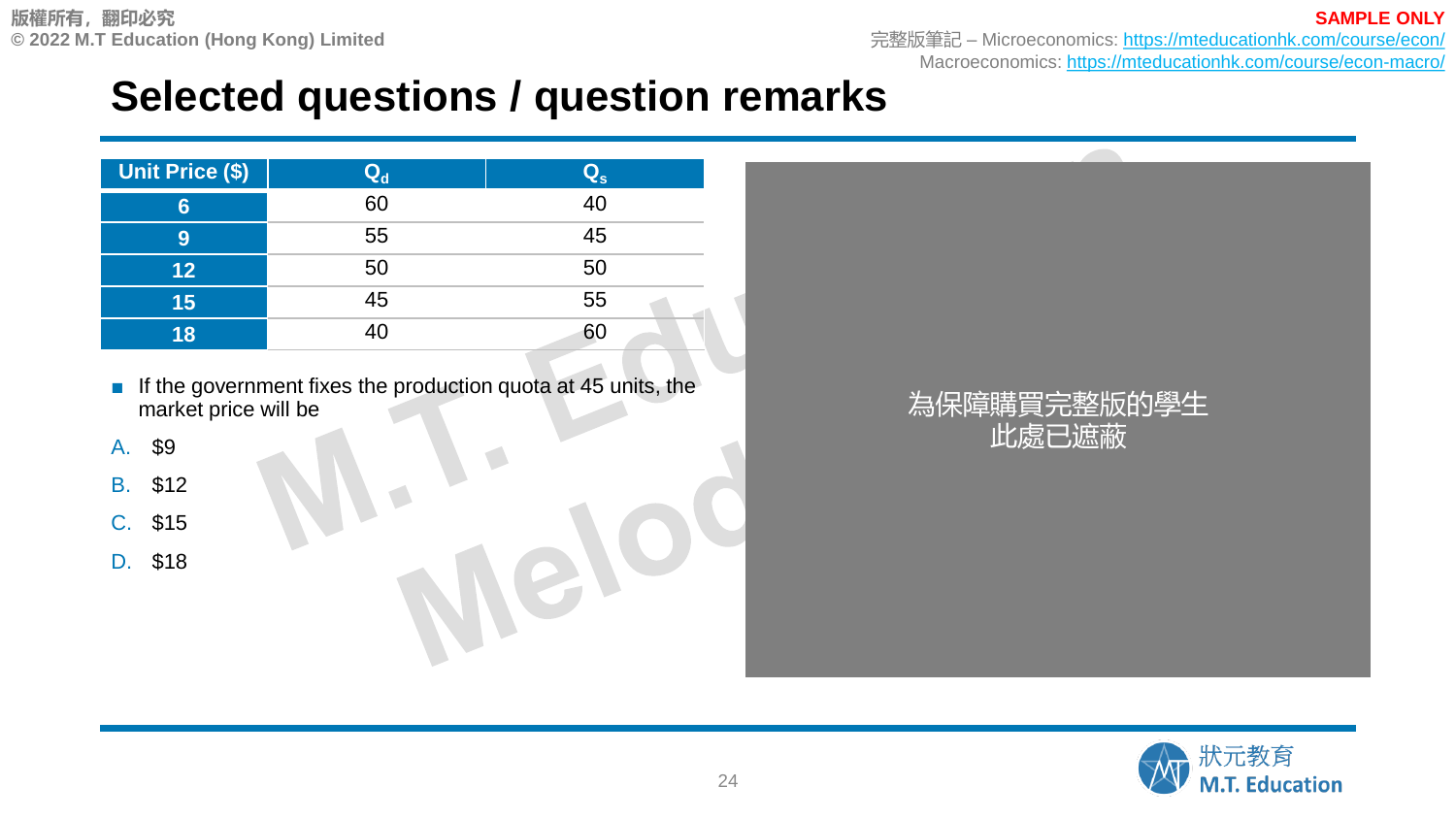完整版筆記 – Microeconomics: <https://mteducationhk.com/course/econ/> Macroeconomics:<https://mteducationhk.com/course/econ-macro/>

**SAMPLE ONLY**

## **Selected questions / question remarks**

| Unit Price (\$)  | $\mathbf{Q}_{\mathbf{d}}$ | $\mathbf{Q}_{_{\mathbf{S}}}$ |
|------------------|---------------------------|------------------------------|
| 6                | 60                        | 40                           |
| $\boldsymbol{9}$ | 55                        | 45                           |
| 12               | 50                        | 50                           |
| 15               | 45                        | 55                           |
| 18               | 40                        | 60                           |

■ If the government uses a unit tax instead to fix the output at 45 units, the unit tax imposed will be

A. \$3

B. \$6

C. \$9

 $D.$  \$12 when the seller only receive  $\mathcal{L}$  when the price is at  $\mathcal{L}$  when the price is at  $\mathcal{L}$ 



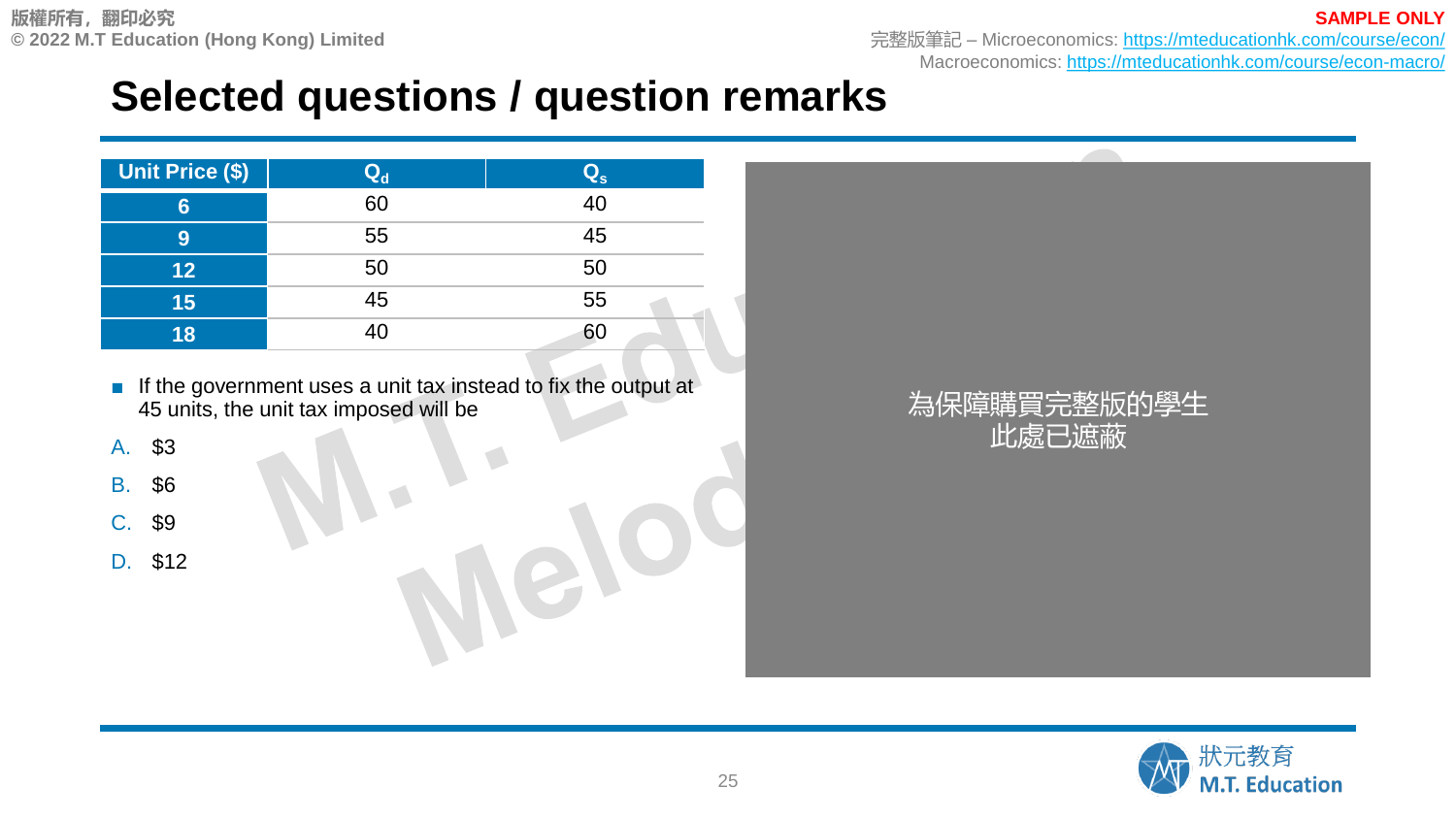- The imposition of a per-unit sales tax on a good will reduce its equilibrium quantity if
- the demand is inelastic.
- B. the demand is elastic.
- the demand is unitarily elastic.
- D. All of the above is correct.

#### **A B C** 為保障購買完整版的學生 此處已遮蔽

- Suppose the government provides a subsidy to vegetable suppliers in order to encourage the consumption of vegetables. In which of the following situations will the subsidy have no effect on the quantity transacted?
	- The price elasticity of demand is equal to zero.
	- The price elasticity of demand is equal to infinity.
	- The price elasticity of supply is equal to zero.
	- The price elasticity of supply is equal to infinity.
- A. (1) and (2) only
- B. (1) and (3) only
- C. (2) and (4) only
- D.  $(1)$  and  $(4)$  only

#### — Both 為保障購買完整版的學生<br>- Perfectly intelastic demand in the supply of the supply of the supply of the supply of the supply 此處已遮蔽

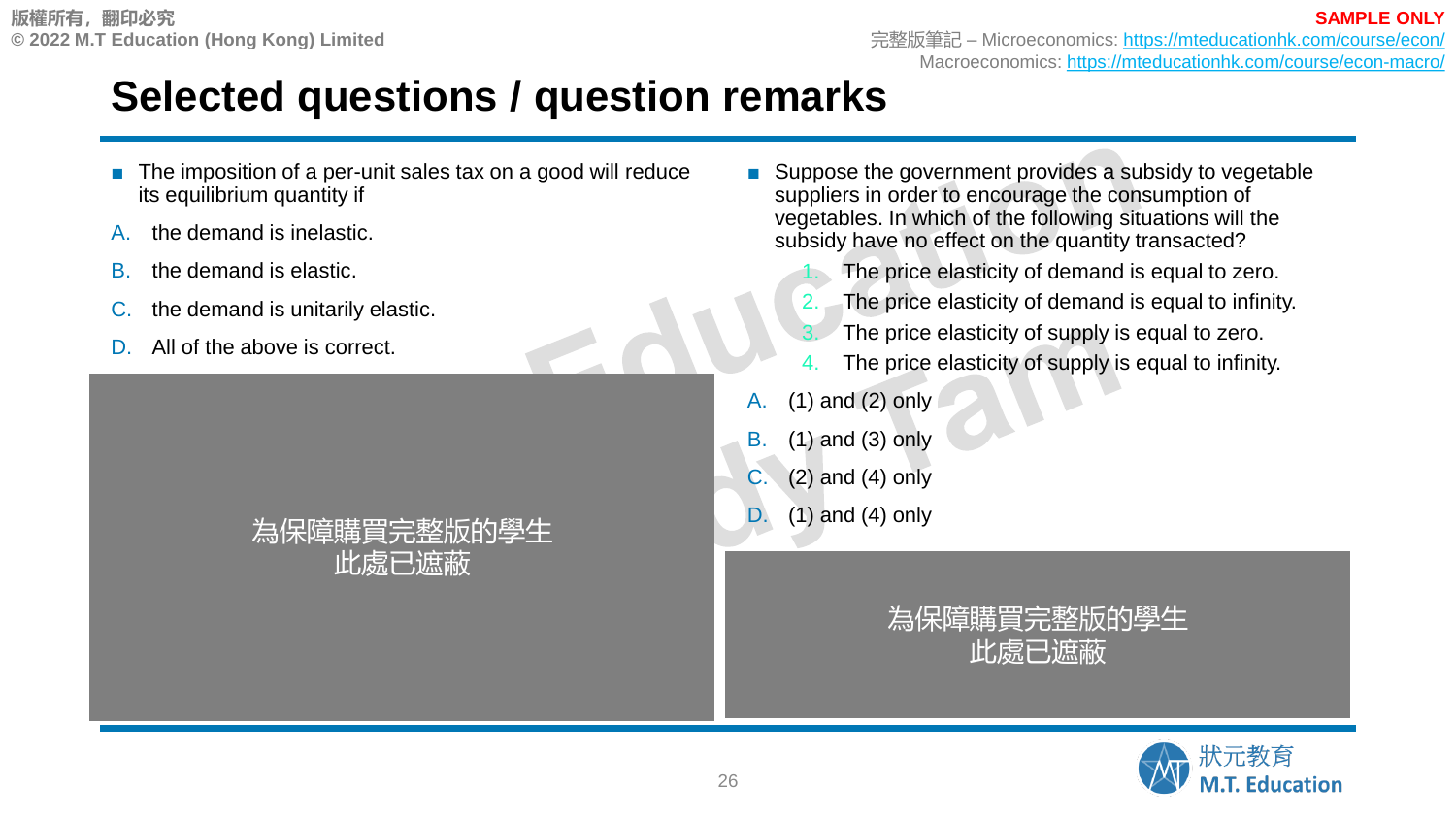## *Chapter 15-16*

# **National Income accounting**

**(此為Sample節錄版)**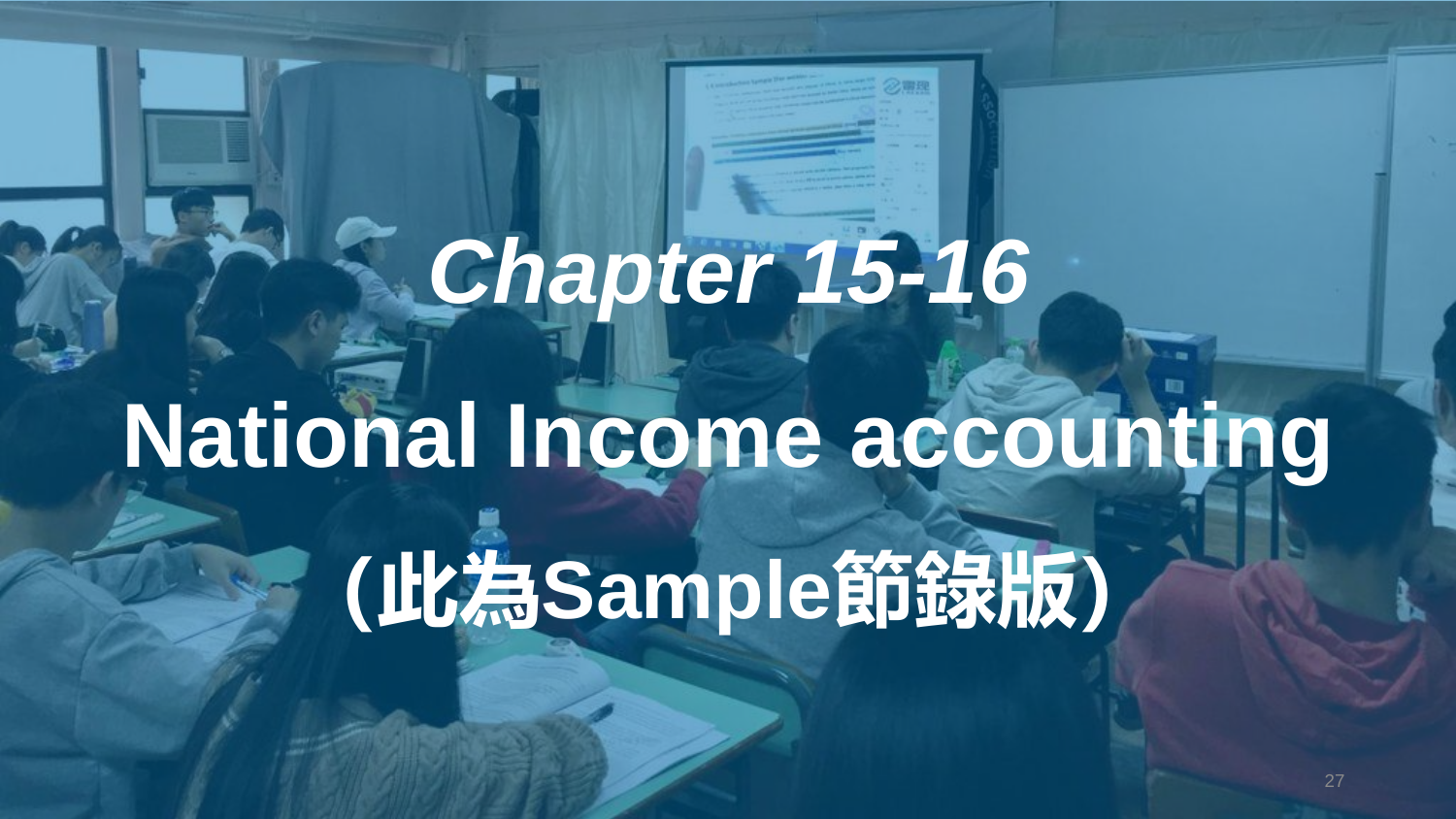## **GNP VS GDP**

- GNP = total factor income earned by residents of an economy from engaging in economic activities in a given period
- $\blacksquare$  GNP = GDP + net factor income from abroad
	- $\blacksquare$  Net factor income from abroad = Factor income from abroad Factor income paid abroad

|                                                                                                                                                                                                                                                                                                                                                                                                                                                                                                                                        | <b>Local resident</b>                          | <b>Non-local resident</b>                                                                                         |  |
|----------------------------------------------------------------------------------------------------------------------------------------------------------------------------------------------------------------------------------------------------------------------------------------------------------------------------------------------------------------------------------------------------------------------------------------------------------------------------------------------------------------------------------------|------------------------------------------------|-------------------------------------------------------------------------------------------------------------------|--|
| <b>Resident producing unit</b>                                                                                                                                                                                                                                                                                                                                                                                                                                                                                                         | GDP+ GNP                                       | GDP only<br>(factor income paid abroad)                                                                           |  |
| Non-resident producing unit                                                                                                                                                                                                                                                                                                                                                                                                                                                                                                            | <b>GNP only</b><br>(factor income from abroad) | $\times$                                                                                                          |  |
| <b>Quick test</b>                                                                                                                                                                                                                                                                                                                                                                                                                                                                                                                      |                                                |                                                                                                                   |  |
| Which of the following amounts should be deducted from<br>the GDP of HK in order to calculate GNP?<br>Rental income received by a Japanese investor from his<br>Α.<br>residential apartment in Hong Kong<br>The dividend received by a Hong Kong resident from his<br>B.<br>investment in the stock market of states<br>Scholarship given by a tycoon in Hong Kong to subsidize<br>C.<br>overseas students to study in Hong Kong.<br>The salary of a Hong Kong resident working in a branch<br>D.<br>office of an American bank in HK. | The answer is A.<br>D: both GDP + GNP $(X)$    | A: factor income paid abroad (deducted)<br>B: factor income from abroad (added)<br>C: simply transfer payment (X) |  |

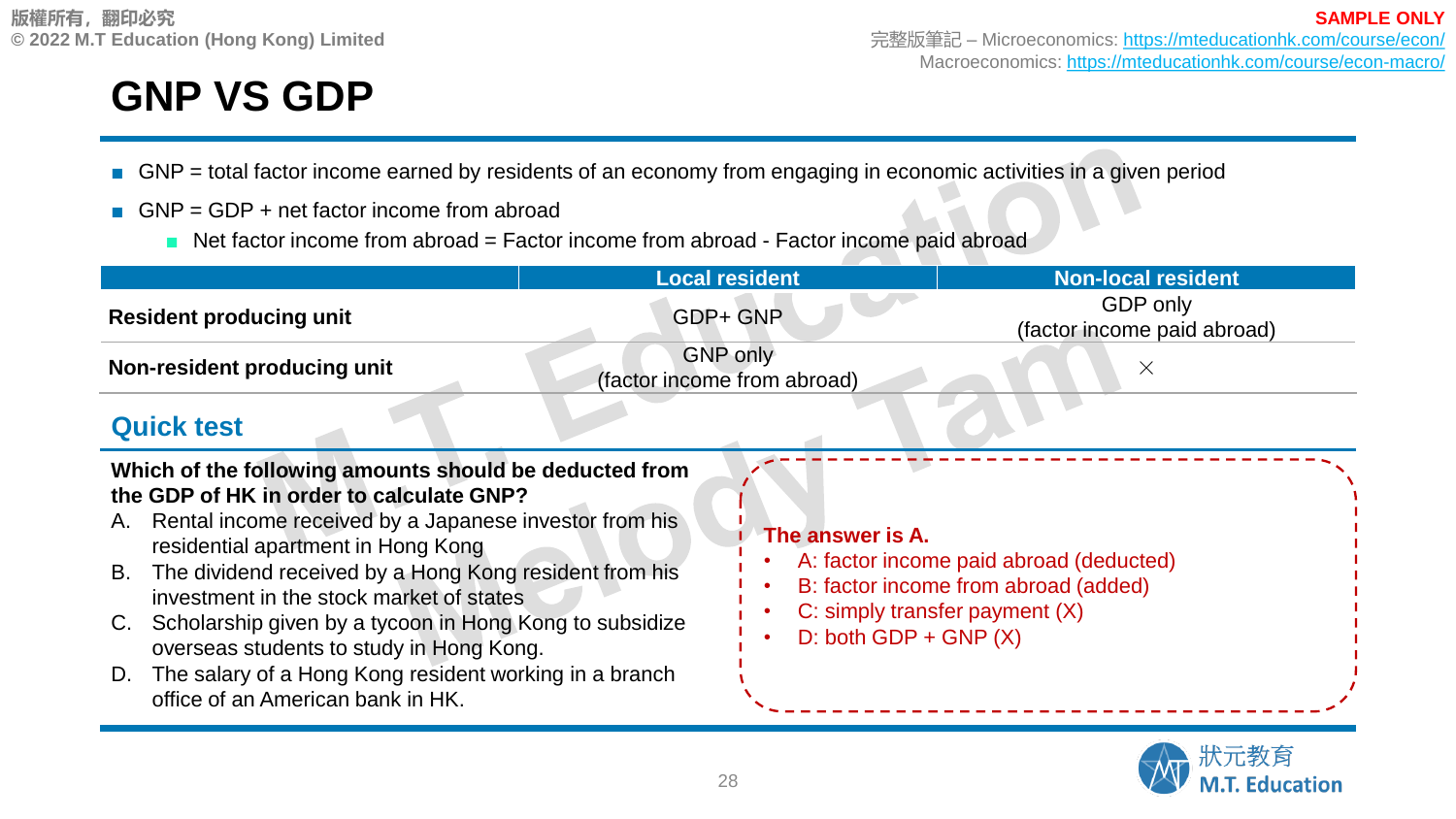## **Uses of GDP**

- Reflection of general living standard
- General picture of performance of economy
	- Provide information for formulating government policies
- Basis of comparison of economic performance
	- **Between different countries**
	- **Between different times**

#### **Uses How to avoid misrepresentation**

- Use real GDP to avoid impact from price fluctuation
	- ↑ In price level > ↑ in nominal GDP
	- Output level ↓ → Living standard ↓
	- Real GDP is used instead
- Use per-capita GDP to avoid the impact from population size
	- Even if GDP↑, if  $\uparrow$  in population >  $\uparrow$  in GDP, living standard↓
	- Per Capita GDP is used instead

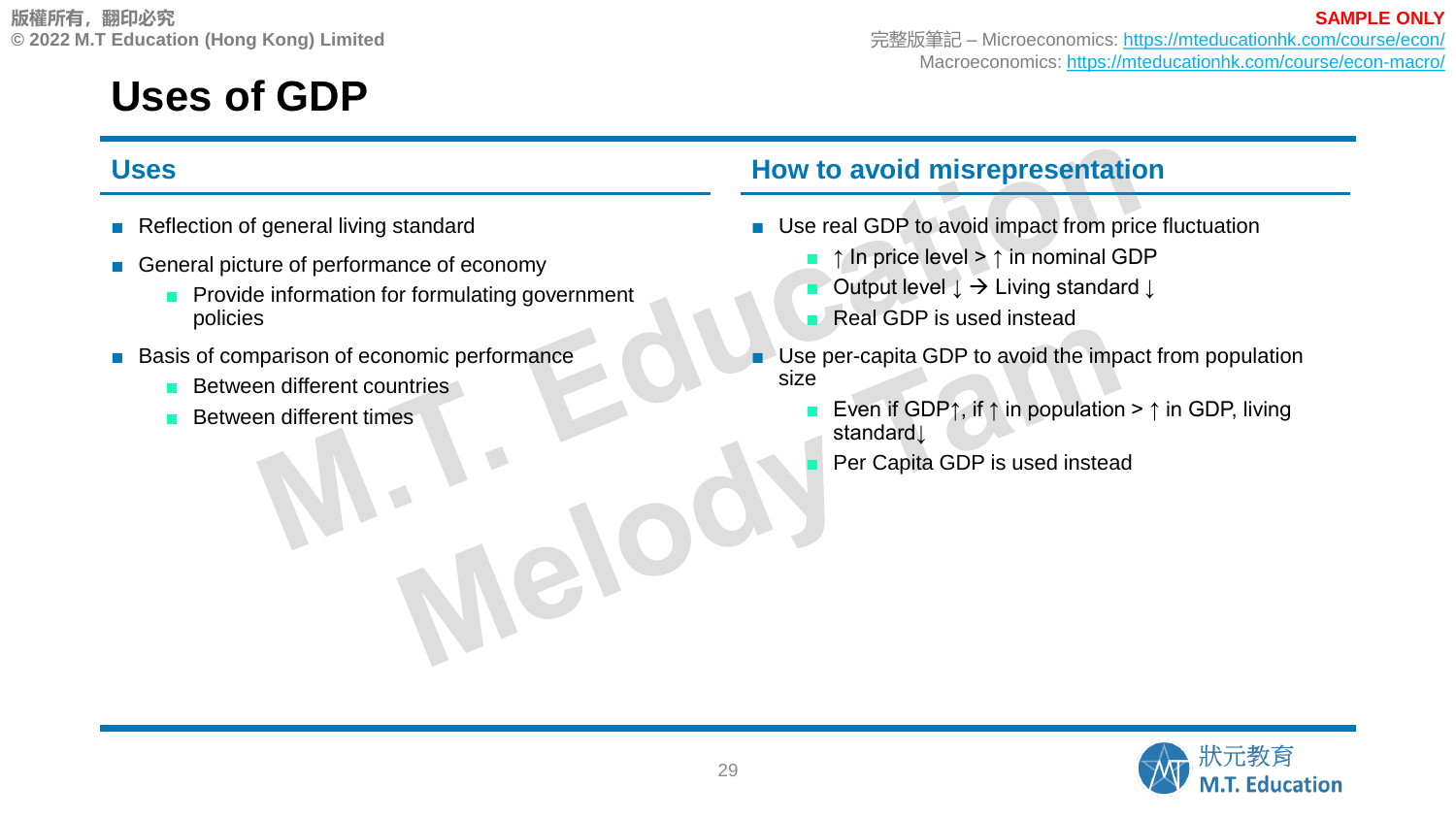- Income distribution
	- If income distribution is very uneven
	- Living standard in general may not be high
- Composition of GDP
	- Living standard mostly reflected by consumption only
	- Consumption component may only make up a small portion of the GDP
- Leisure time
	- Long working hours  $\rightarrow$  living standard may be low
- Environmental impact
	- Detrimental externality may ↓living standard

#### **Over-statement of living standard Under-statement of living standard**

- Non-market activities (understated)
	- Non-market activities (e.g. self consumption) are not counted towards GDP
	- Leisure time
		- If short working hours, even when GDP is low, living standard can be relatively high

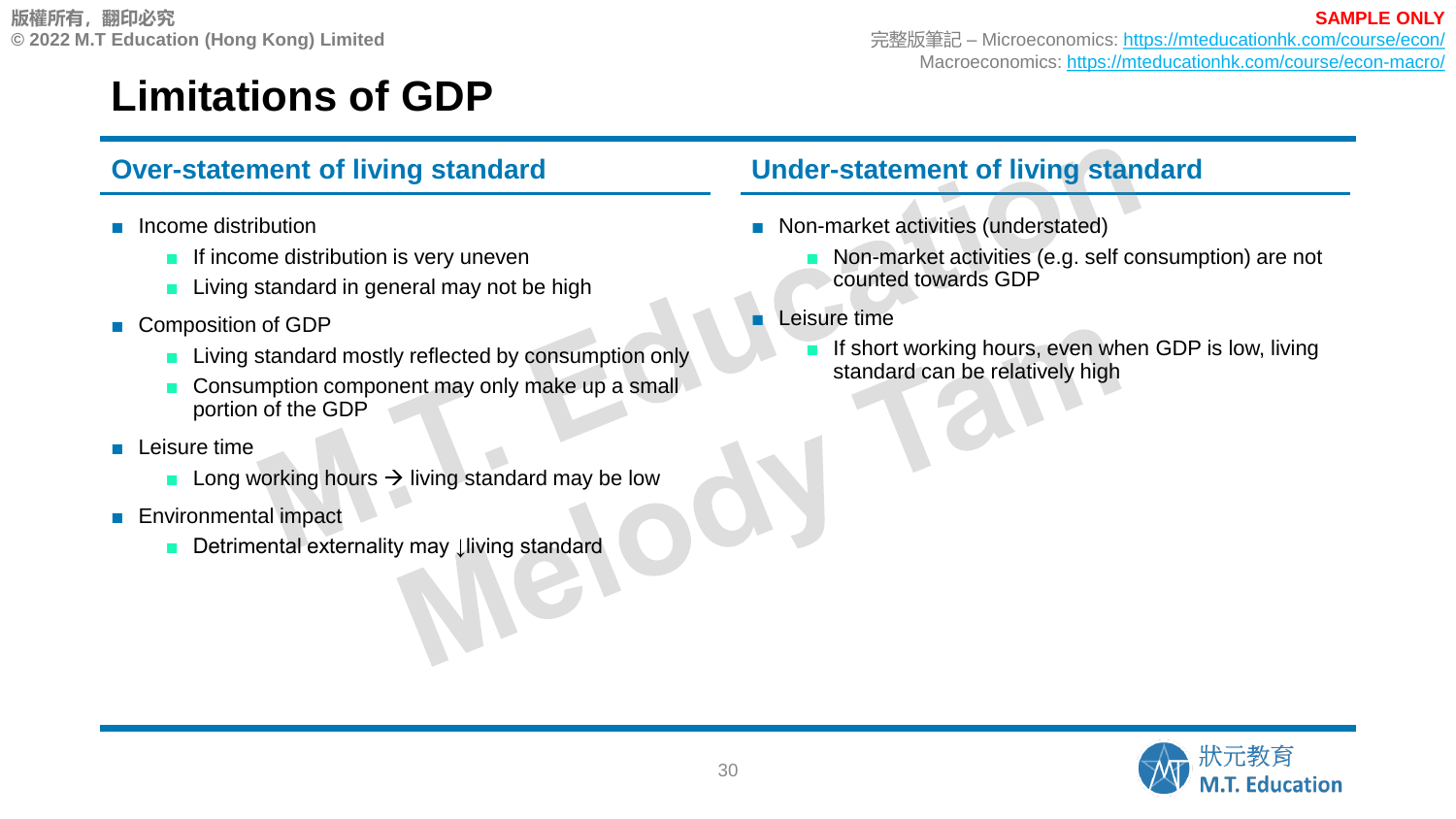**Suppose a country's export value of goods and services decreased by \$[x] billion. Explain why the decrease in GDP is less than \$[x] billion.**

- Part of the reduction in export are not currently produced
	- **Past inventories**
	- 2<sup>nd</sup> hand goods
- Part of the reduction in export are not produced by nonresident producing units.
	- **■** Imported raw materials.
- Part of the reduction in export are produced by other resident producing units
	- Intermediate products
- Part of the goods not exported are sold locally, so they have already been produced and consumed.

#### **Explain why the total spending is greater than the consumption expenditure in GDP.**

- Consumers spend on goods that are not currently produced.
	- 2<sup>nd</sup> hand goods
- There are unreported market transactions
	- Illegal goods
- Consumers spend on down payments for goods produced in the future.
- Consumers spend on goods classified as investment expenditure.

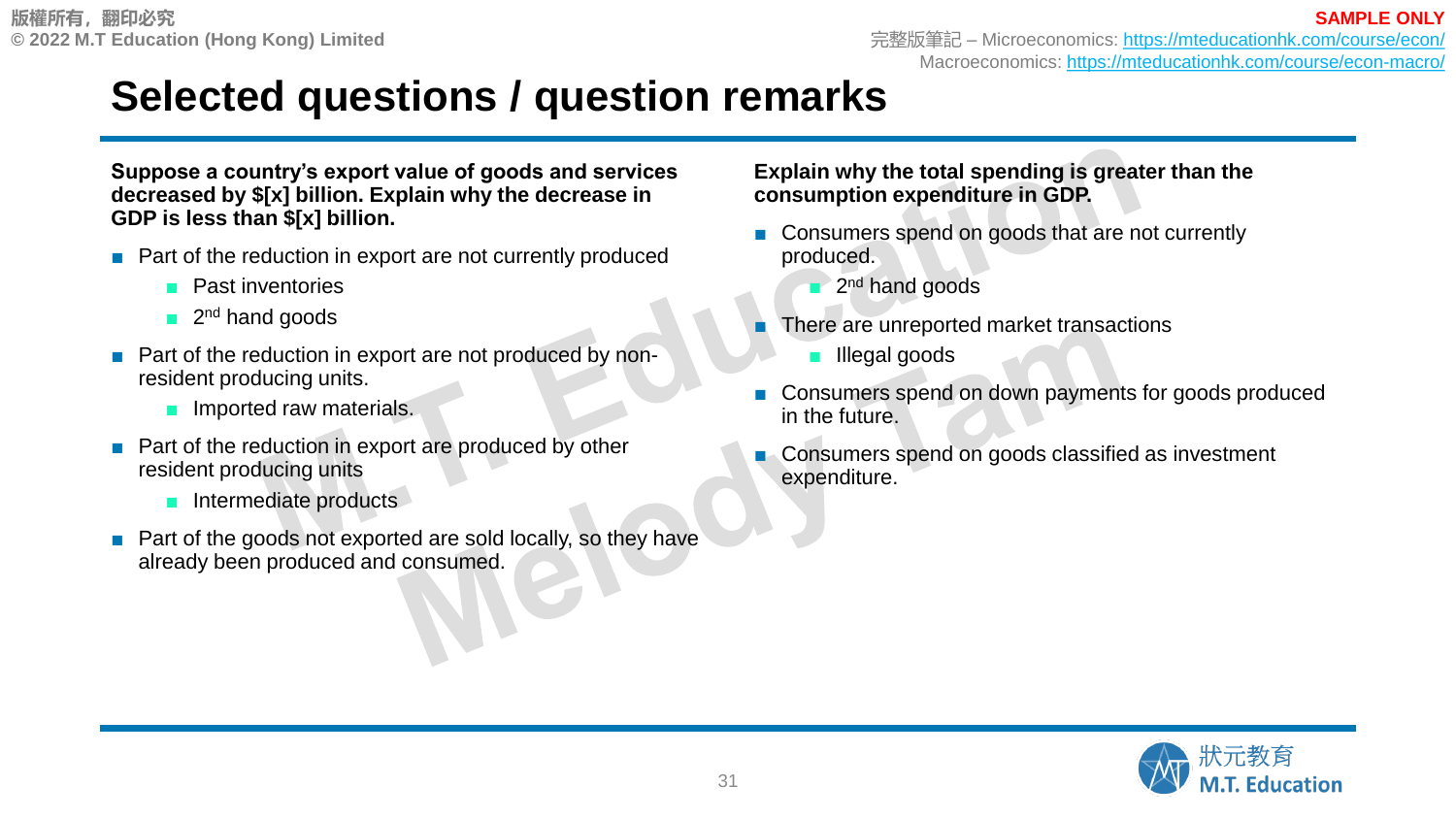#### **Explain why a decrease of \$[x] billion in export would lead to a more-than \$[x] billion decrease in GDP.**

■ There may be a reduction in service related to export transactions, such as the value of transportation services and insurance services involved. (Spillover effect).

#### **Explain how the [xxx] development plan can increase the GDP of Hong Kong.**

- More facilities will be constructed. There will be an increase in investment.
- More construction of [xxx] will increase investment.
- More workers will be employed in
	- (i) the construction of facilities
	- (ii) those facilities after completion, so their income increase, thus consumption increases
- More foreigners will be attracted to visit the [xxx] and increase the net export of services.
- More local citizens are attracted to [xxx] so consumption increases.

These are common answers to this type of questions but you may need to adjust according to the context

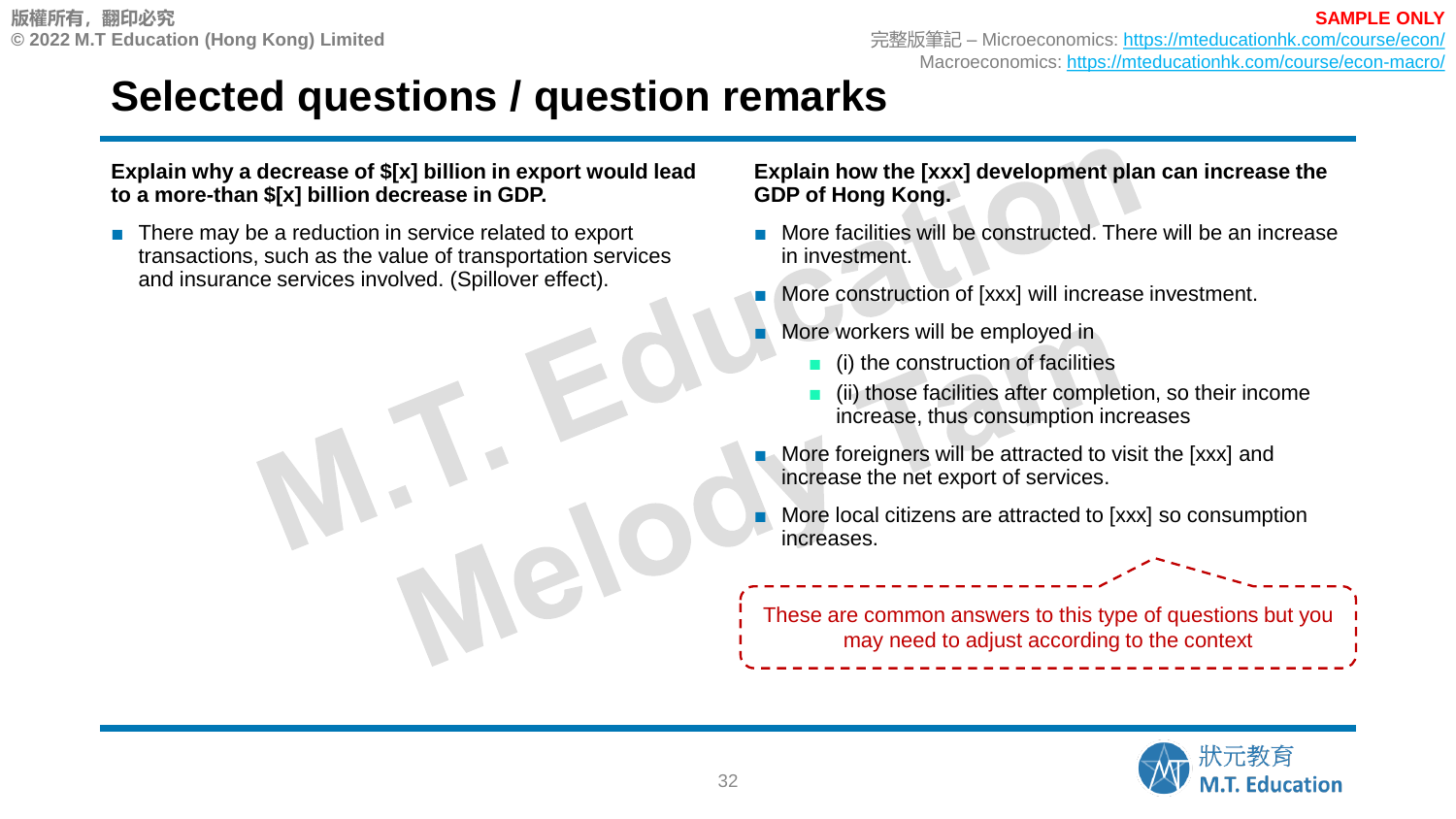#### **Explain if profits and dividends are included in GDP.**

Yes, because profits (including dividends) is the factor income of the provision of entrepreneurship, which involves production.

- Factor income : interest (capital) , wages (labor) , rent (land), profits (entrepreneurship)
- All counted in GDP (income approach), but not counted in expenditure approach
	- Income approach is NOT tested in DSE, but you still have to know these involve production and are all included in GDP!

**Explain whether the rent paid by a foreign airline for using the premises owned by a HK company should be included in HK's GDP.**

It should be included if the HK company operates its business in HK and owns the premises located in HK. It is a resident producing unit of HK earning rental income in HK.

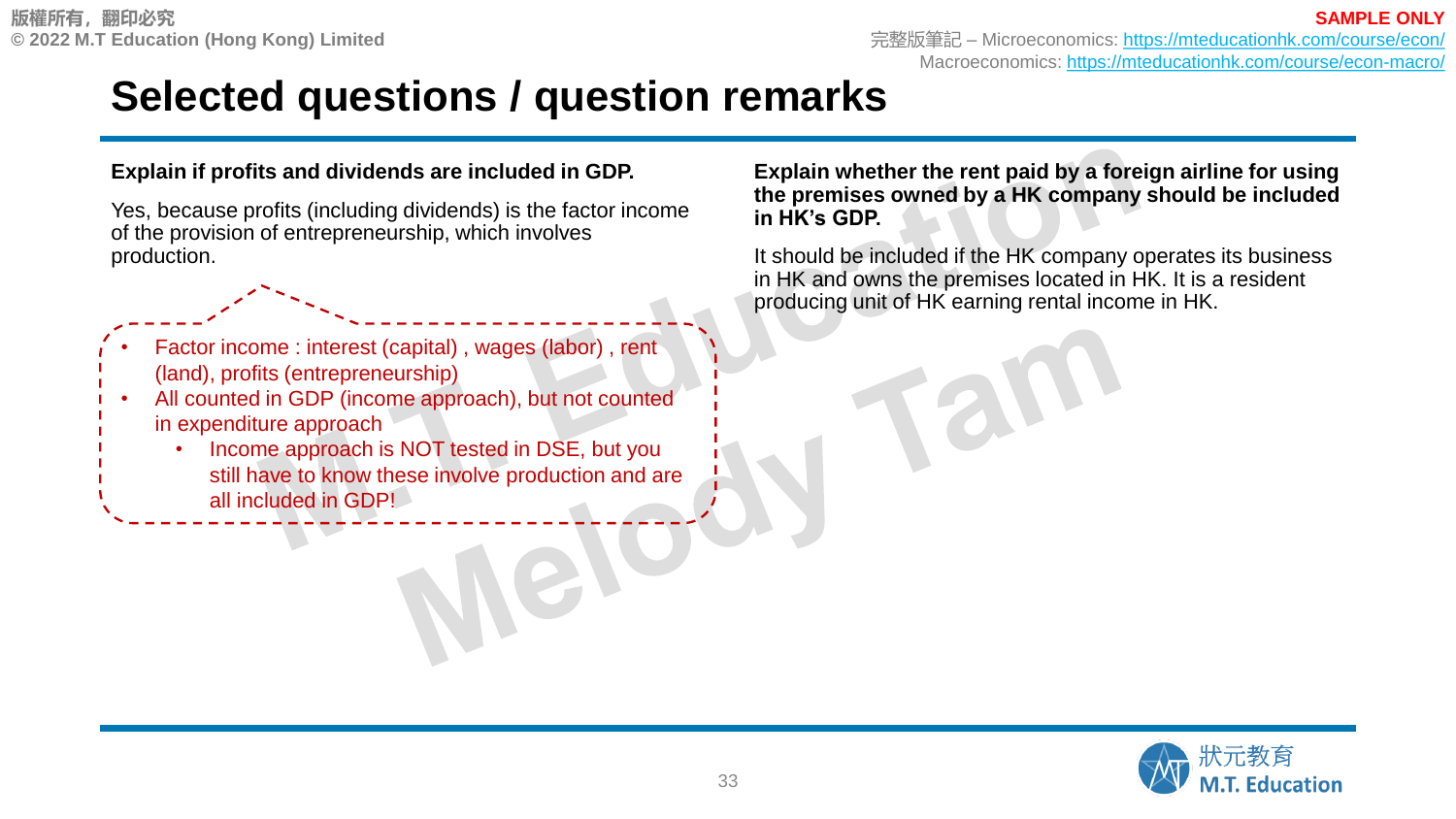完整版筆記 – Microeconomics: <https://mteducationhk.com/course/econ/> Macroeconomics:<https://mteducationhk.com/course/econ-macro/>

**SAMPLE ONLY**

## **Selected questions / question remarks**

| Year-on-year % change |                                                                                                                              |                 |                            | Year-on-year % change                                                                                                        |                 |  |
|-----------------------|------------------------------------------------------------------------------------------------------------------------------|-----------------|----------------------------|------------------------------------------------------------------------------------------------------------------------------|-----------------|--|
|                       | <b>Nominal GDP</b>                                                                                                           | <b>Real GDP</b> |                            | <b>Nominal GDP</b>                                                                                                           | <b>Real GDP</b> |  |
| 2015                  | 5.5%                                                                                                                         | 8.2%            | 2017                       | 9.6%                                                                                                                         | 6.7%            |  |
| 2016                  | 3.9%                                                                                                                         | 4.7%            | 2018                       | 3.7%                                                                                                                         | 2.3%            |  |
| In 2016,<br>В.        | General price level decreased.<br><b>Real GDP decreased</b><br>GDP deflator increased.<br>General living standard increased. |                 | In 2016,<br>A.<br>В.<br>D. | General price level decreased.<br><b>Real GDP decreased</b><br>GDP deflator increased.<br>General living standard increased. |                 |  |
|                       | 為保障購買完整版的學生<br>此處已遮蔽                                                                                                         |                 |                            | 為保障購買完整版的學生<br>此處已遮蔽                                                                                                         |                 |  |